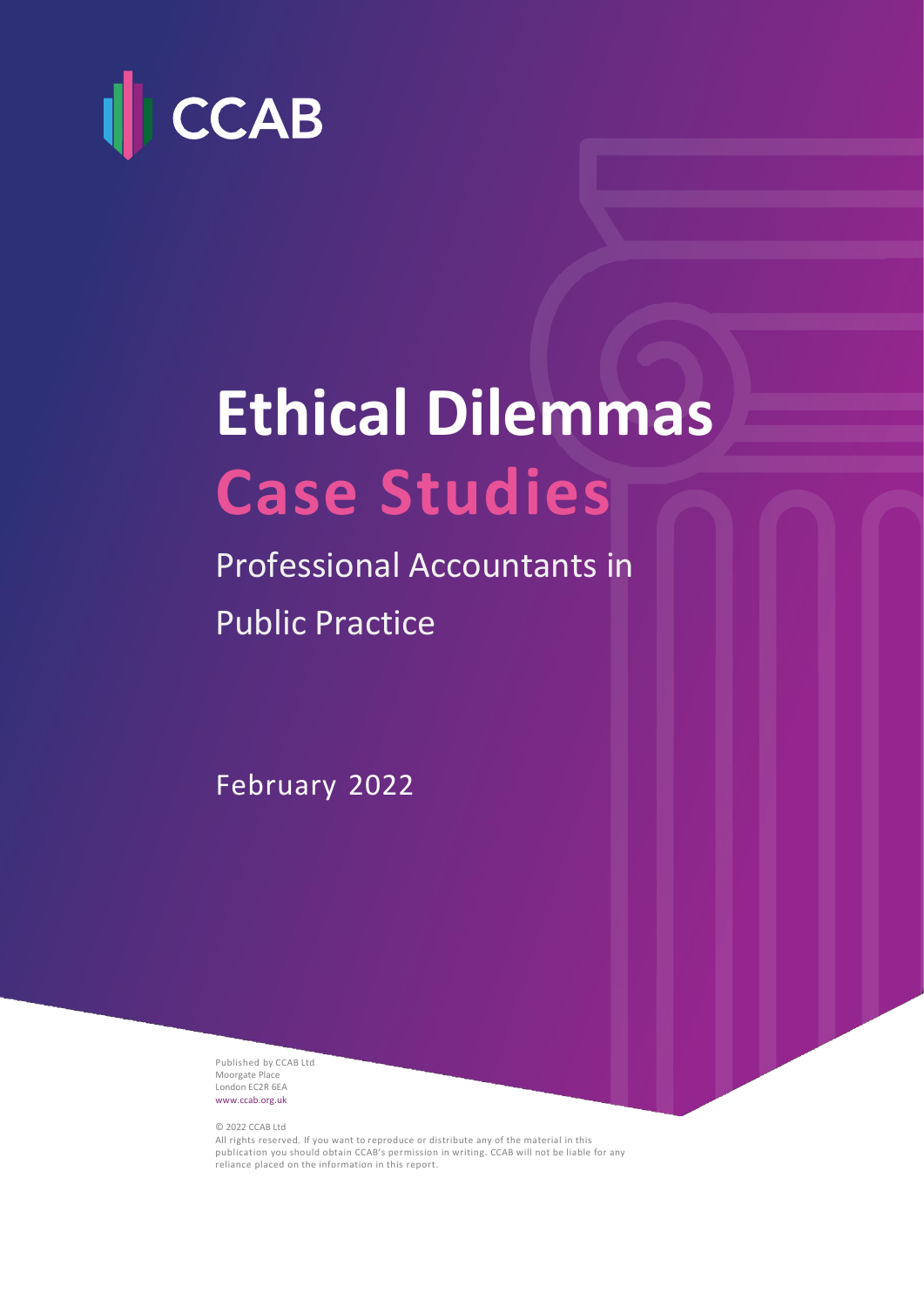

Professional Accountants in Public Practice

# **Contents**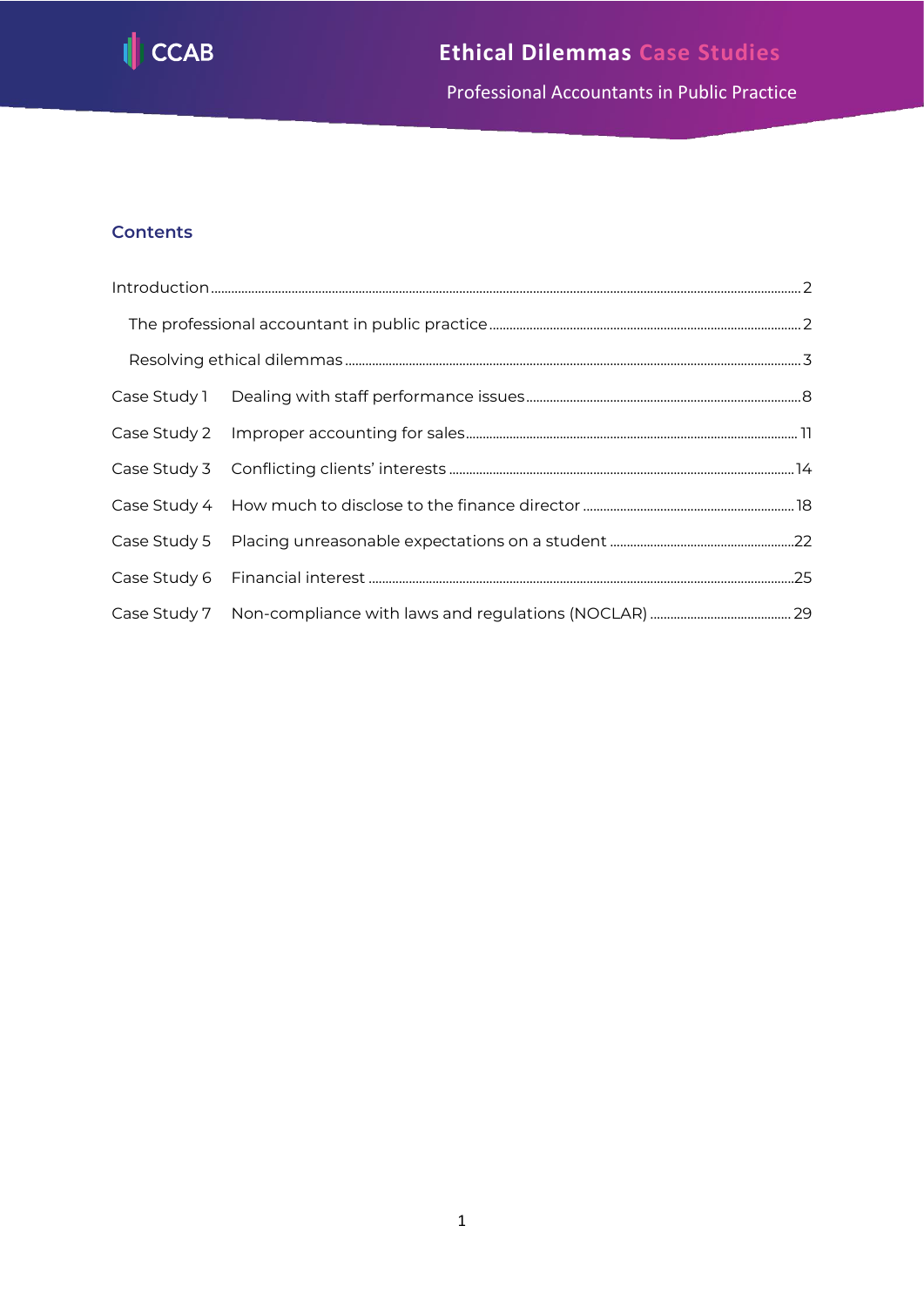

# <span id="page-2-0"></span>**Introduction**

The following case studies were developed by the UK and Ireland's [Consultative Committee](http://www.ccab.org.uk/)  [of Accountancy Bodies](http://www.ccab.org.uk/) (CCAB). They illustrate how the codes of ethics of the CCAB bodies can be applied by professional accountants working in public practice. These scenarios are not intended to cover every possible circumstance, but instead outline key principles and processes that could be considered when attempting to identify, evaluate and address ethical threats in line with the professional body's code of ethics ('the Code').

The CCAB welcomes comments on these case studies. Please email [admin@ccab.org.uk.](mailto:admin@ccab.org.uk)

# <span id="page-2-1"></span>**The professional accountant in public practice**

All members (and registered students) of CCAB bodies have a responsibility to behave professionally and ethically at all times. In addition, a professional accountant who is a principal or a senior employee within a practice will have a particularly important role to play in creating, promoting and maintaining an ethical culture within the practice and, possibly, among the clients of the practice. You may be approached by others within the practice who wish to report unethical behaviour and, as a professional accountant, you will have an important impact on its ethical tone.

If you are made aware of unethical practices among clients, it may be more difficult to determine your responsibilities. But an accountant in public practice carries a great deal of responsibility and may be subject to scrutiny by the staff of the practice, clients and other members of the local community. In particular, a wide range of clients will expect a high level of professional competence from their accountant, and the trust that they place in their accountant requires the accountant's integrity to be unquestionable.

A professional accountant in public practice has a responsibility to service and assist in furthering the legitimate aims of their clients. The codes of ethics of the CCAB bodies do not seek to hinder a professional accountant in public practice from properly fulfilling that responsibility, but address circumstances in which compliance with the fundamental principles may be compromised.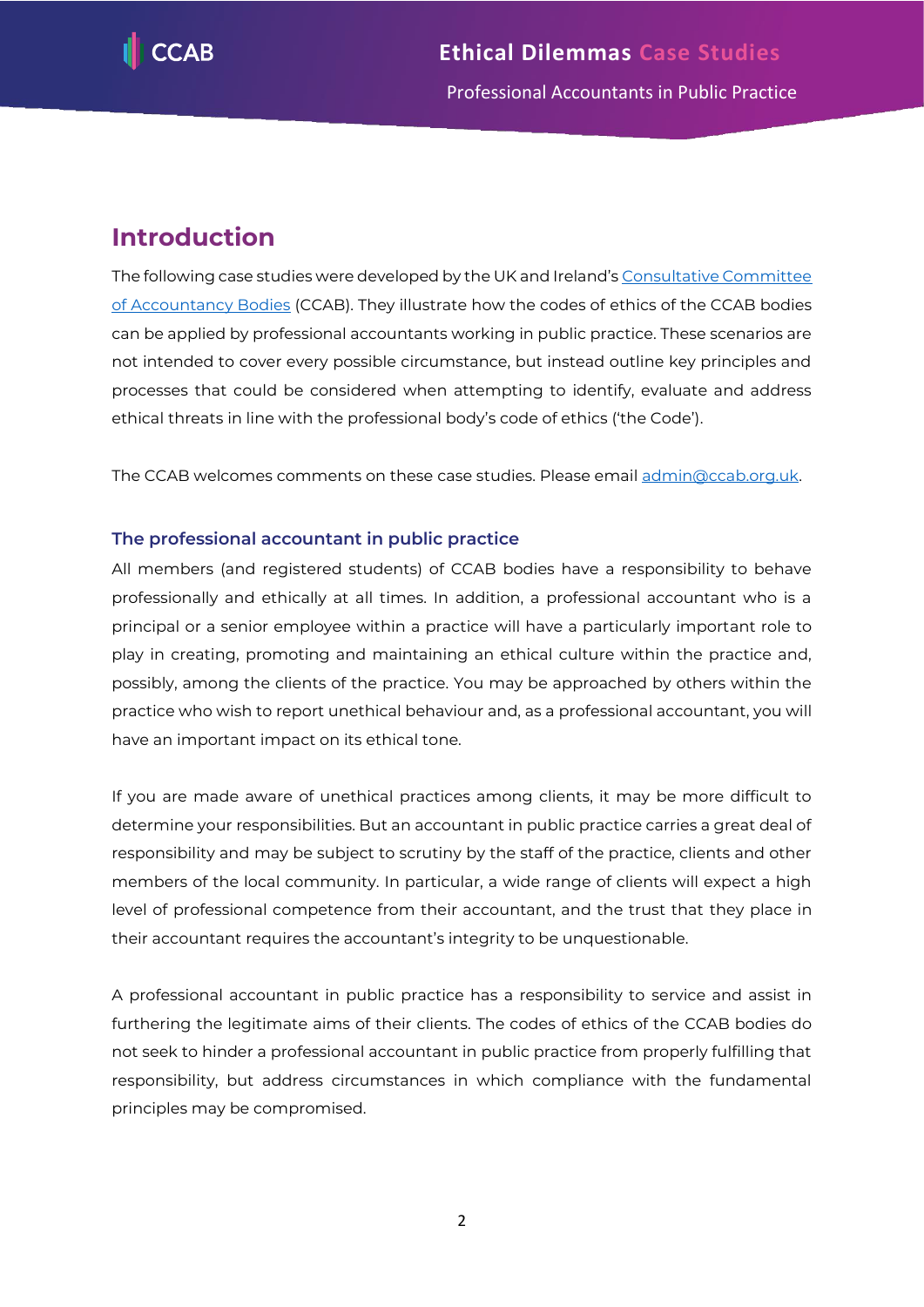

An accountant in public practice will want to act in the best interests of their clients or employer. However, they also have a responsibility to act in the public interest, which will require objectivity to be exercised at all times (not only when providing assurances to third parties). The duties of the accountant in public practice who faces an ethical dilemma cannot always be easily reconciled. On the one hand, it is good business practice to work closely with your clients; on the other hand, you will sometimes be expected to challenge their decisions, and even distance yourself from them.

In cases of non-compliance with laws and regulation there is a greater expectation that senior professional accountants will take whatever action is appropriate in the public interest to respond to non-compliance or suspected non-compliance, than other professional accountants' roles.

# <span id="page-3-0"></span>**Resolving ethical dilemmas**

These case studies are compatible with the codes of ethics of the CCAB member bodies, which are derived from The International Code of Ethics for Professional Accountants [\(including International Independence Standards\)](https://www.ethicsboard.org/international-code-ethics-professional-accountants) issued by the [International Ethics](https://www.ethicsboard.org/)  [Standards Board for Accountants](https://www.ethicsboard.org/) (IESBA). Any reference to 'the Code' below is a reference to your professional body's Code of Ethics.

The case studies do not assess the responsibilities of members under the FRC Revised Ethical Standard 2019 (applying to audit engagements) and the IAASA Ethical Standard for Auditors (Ireland) 2020 and these should also be considered for most UK and Irish audits.

# *Conceptual framework and five fundamental principles*

The case studies illustrate the application of the 'conceptual framework' approach to resolving ethical dilemmas. This approach focuses on identifying, evaluating and addressing threats to compliance with the fundamental principles of:

**Integrity** – to be straightforward and honest in all professional and business relationships.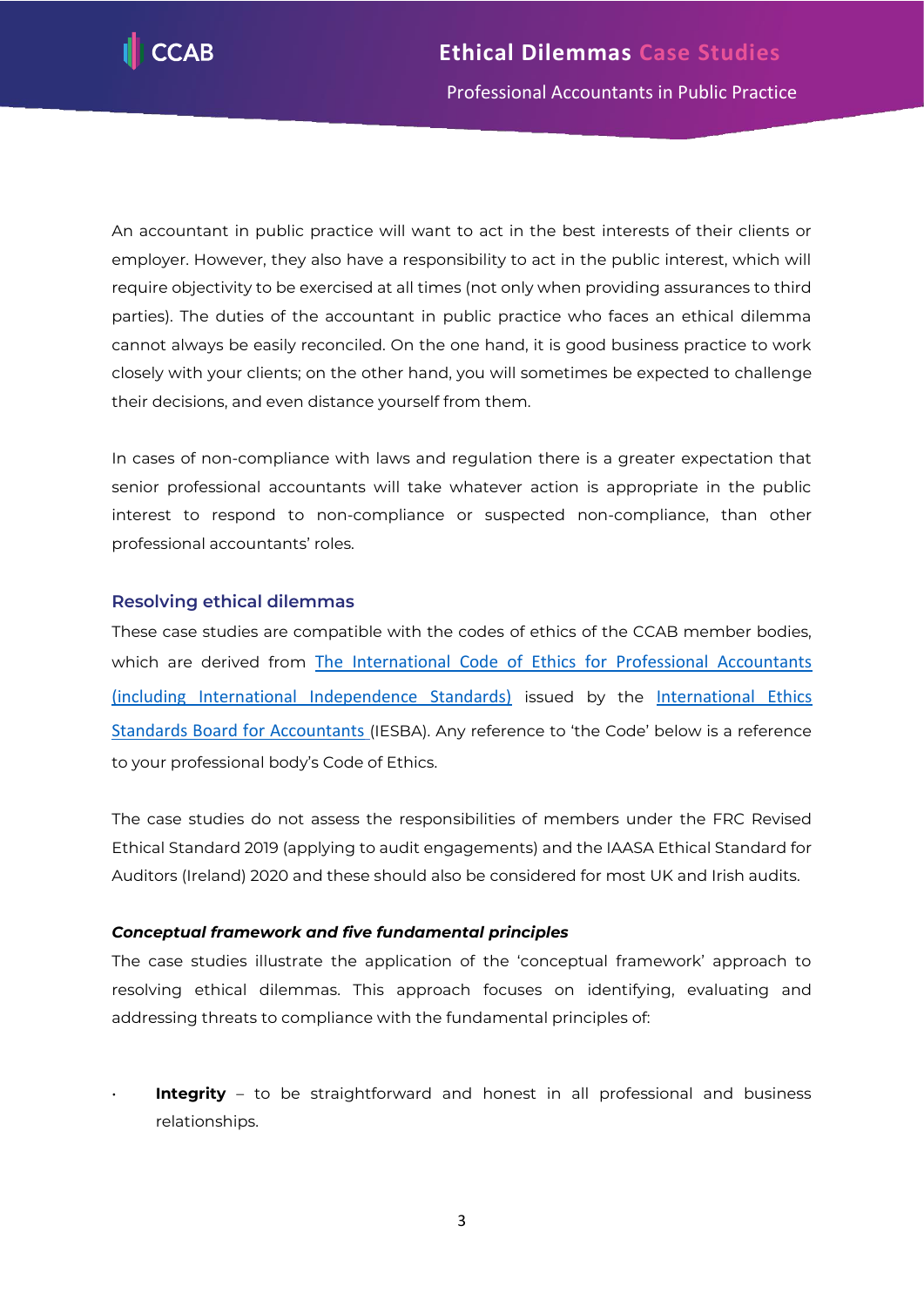

- **Objectivity** not to compromise professional or business judgements because of bias, conflict of interest or undue influence of others.
- **Professional competence and due care** to: (i) Attain and maintain professional knowledge and skill at the level required to ensure that a client or employing organisation receives competent professional service, based on current technical and professional standards and relevant legislation; and (ii) Act diligently and in accordance with applicable technical and professional standards.
- **Confidentiality** to respect the confidentiality of information acquired as a result of professional and business relationships.
- **Professional behaviour** to comply with relevant laws and regulations and avoid any conduct that the professional accountant knows or should know might discredit the profession.

# *Threats to compliance with the five fundamental principles*

In order to do so, it is important to be alert to situations that may threaten these fundamental principles. Identified threats need to be evaluated and addressed, to ensure that they are either eliminated or reduced to an acceptable level.

Threats may arise as a result of any of the following:

- **Self-interest** the threat that a financial or other interest will inappropriately influence your judgement or behaviour;
- **Self-review** the threat that you will not appropriately evaluate the results of a previous judgement made; or an activity performed by you, or by another individual within your firm or employing organisation, on which you will rely when forming a judgement as part of performing a current activity;
- **Advocacy** the threat that you will promote a client's or employing organisation's position to the point that your objectivity is compromised;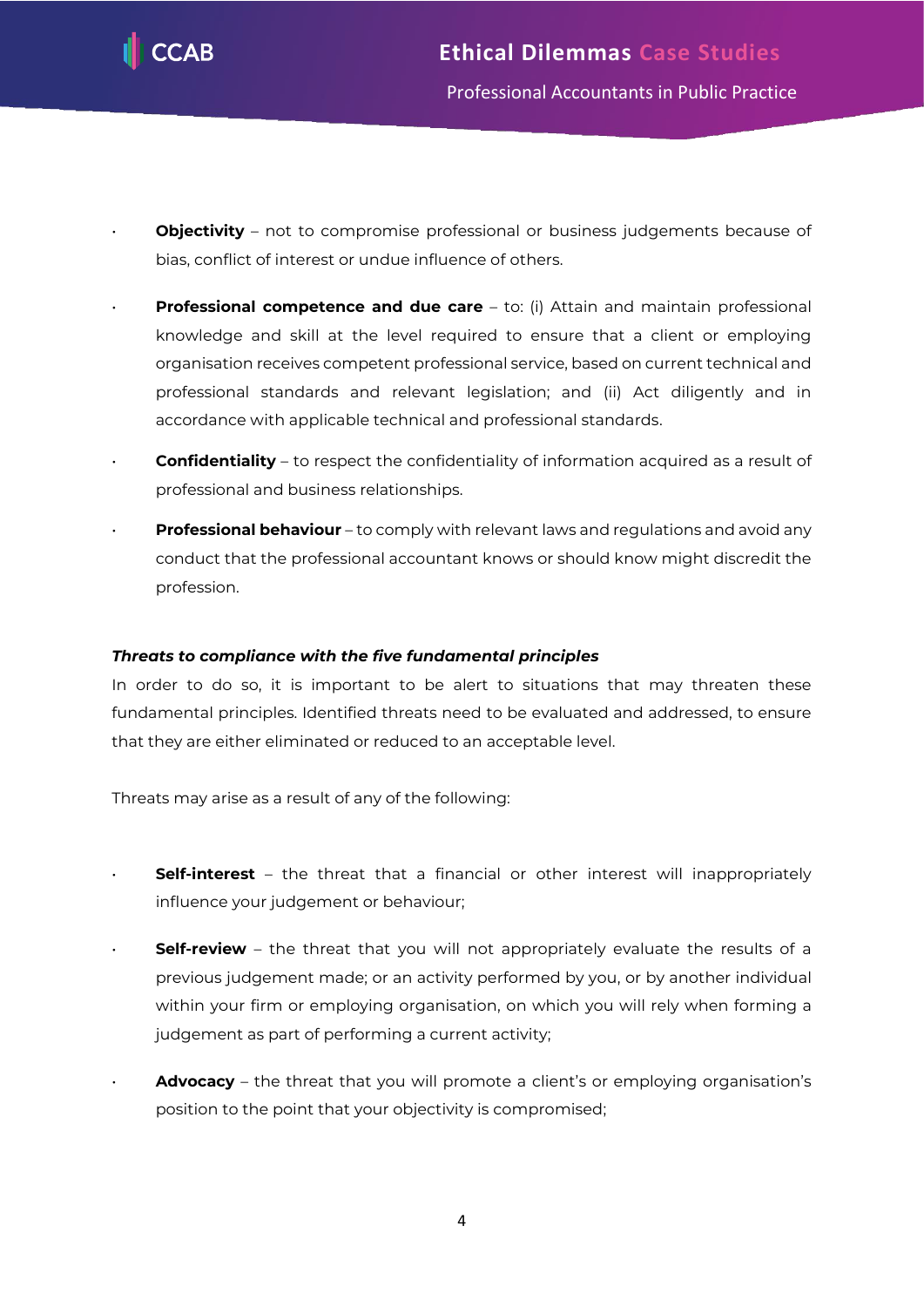

- **Familiarity** the threat that, due to a long or close relationship with a client or employing organisation, you will be too sympathetic to their interests, or too accepting of their work; and
- **Intimidation** the threat that you will be deterred from acting objectively because of actual or perceived pressures, including attempts to exercise undue influence over you.

# *Reasonable and informed third party test*

When applying the conceptual framework, professional judgement needs to be exercised; there is a need to remain alert for new information and to changes in facts and circumstances; and to apply the 'reasonable and informed third party' test.

The Code states: "The reasonable and informed third party test is a consideration by the professional accountant about whether the same conclusions would likely be reached by another party. Such consideration is made from the perspective of a reasonable and informed third party, who weighs all the relevant facts and circumstances that the accountant knows, or could reasonably be expected to know, at the time the conclusions are made."

The reasonable and informed third party doesn't have to be an accountant, but does have to be objective, knowledgeable, experienced and informed, i.e. not an uninformed member of the public, and able to impartially consider the appropriateness of the conclusions.

# *Non-compliance with laws and regulations*

There are also obligations in the Code for professional accountants who encounter actual or suspected 'Non-Compliance with laws and regulations (NOCLAR)' as a professional accountant in public practice. The laws and regulations which are relevant are those which have a direct impact on material items and disclosures in the financial statements or are fundamental to the firm's or the client's operations. The NOCLAR provisions do not take precedence over local laws and regulations. If there is a conflict between local legislation and the provisions of the Code, you must adhere to local legislation. For example, you should be aware of the disclosures that could amount to 'tipping-off' under UK or Irish Anti-Money Laundering laws and regulations.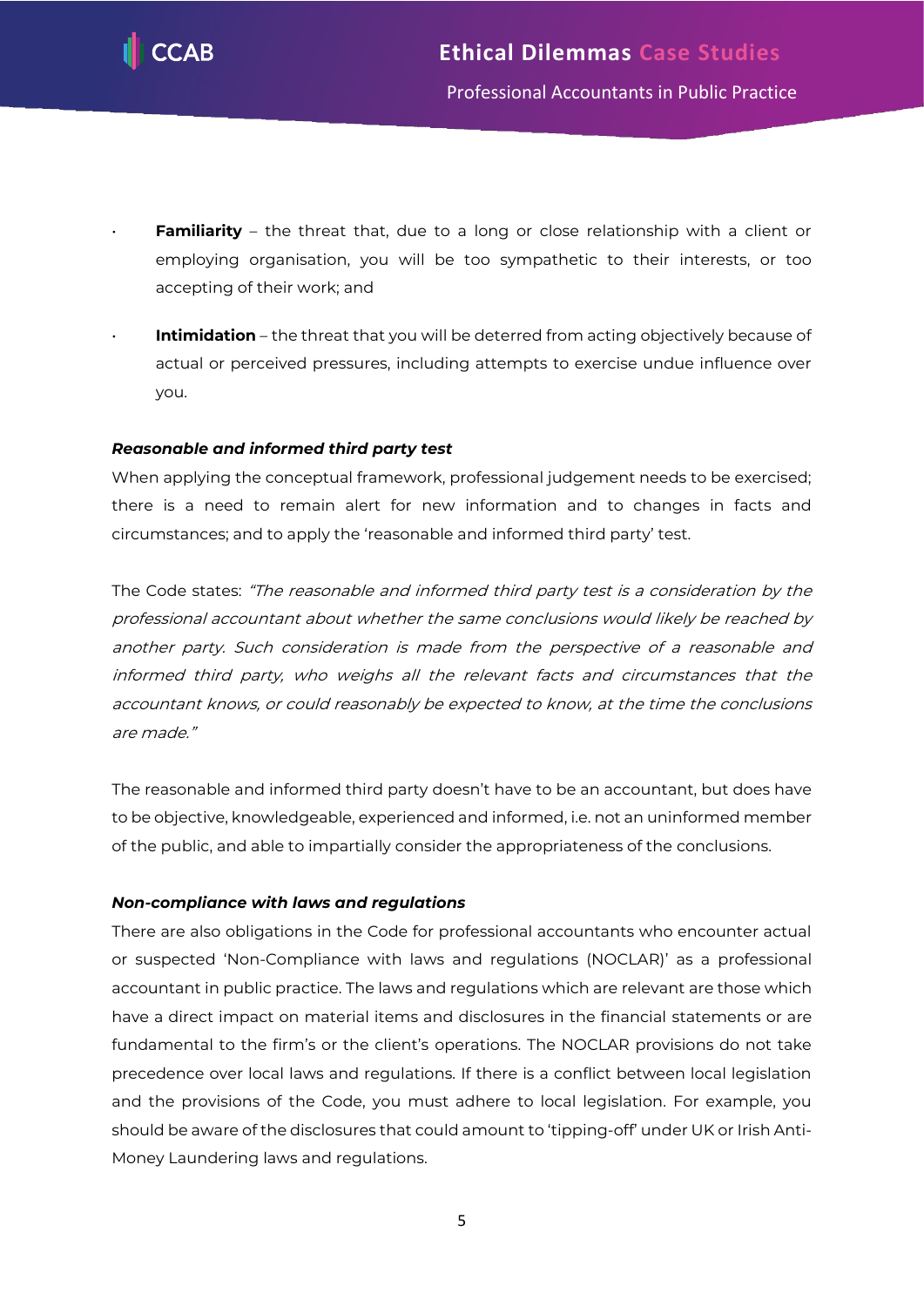

# *An approach to resolving ethical dilemmas*

When resolving an ethical conflict, consider carefully whether other parties could or should be involved in discussions and, if appropriate, how those parties should be approached. You should keep in mind confidentiality obligations. As a professional accountant in public practice, you may find yourself under significant time pressure as you try to satisfy the competing demands of your clients. You could be expected to spend less time discharging your duties than you feel is required, and this could, in turn, give rise to a risk that any ethical issues that arise will not be adequately considered.

If you are facing, or think you might be facing, an ethical dilemma, it is useful to be aware of who your trusted advisors are, i.e., people you trust and can approach to discuss the situation in confidence or as a hypothetical scenario. Consider the resources available from your professional body, the firm, and whether you need to obtain independent legal advice.

Consider whether your actions in response to the situation and the advice obtained are sufficiently well documented, either by way of minutes or your own records. In many situations, the perception of a reasonable and informed third party will be relevant to the resolution of the dilemma, and you might be required to evidence the steps you took to resolve the issue. Documentation of the substance of the issue, the details of any discussions, the decisions made, and the rationale for these decisions is encouraged. Keeping an evidence trail of conversations, emails and documents; a diary of meetings; and noting down a summary immediately afterwards can be helpful.

These case studies do not form part of the CCAB bodies' codes of ethics. You may find it useful to refer to the advisory services and websites of the individual CCAB bodies for further information. The [IFAC website](https://www.ifac.org/) may also be of use.

October 2021

Copyright © CCAB 2021

We welcome comments on and enquiries concerning this work. To contact us, please email [admin@ccab.org.uk.](mailto:admin@ccab.org.uk)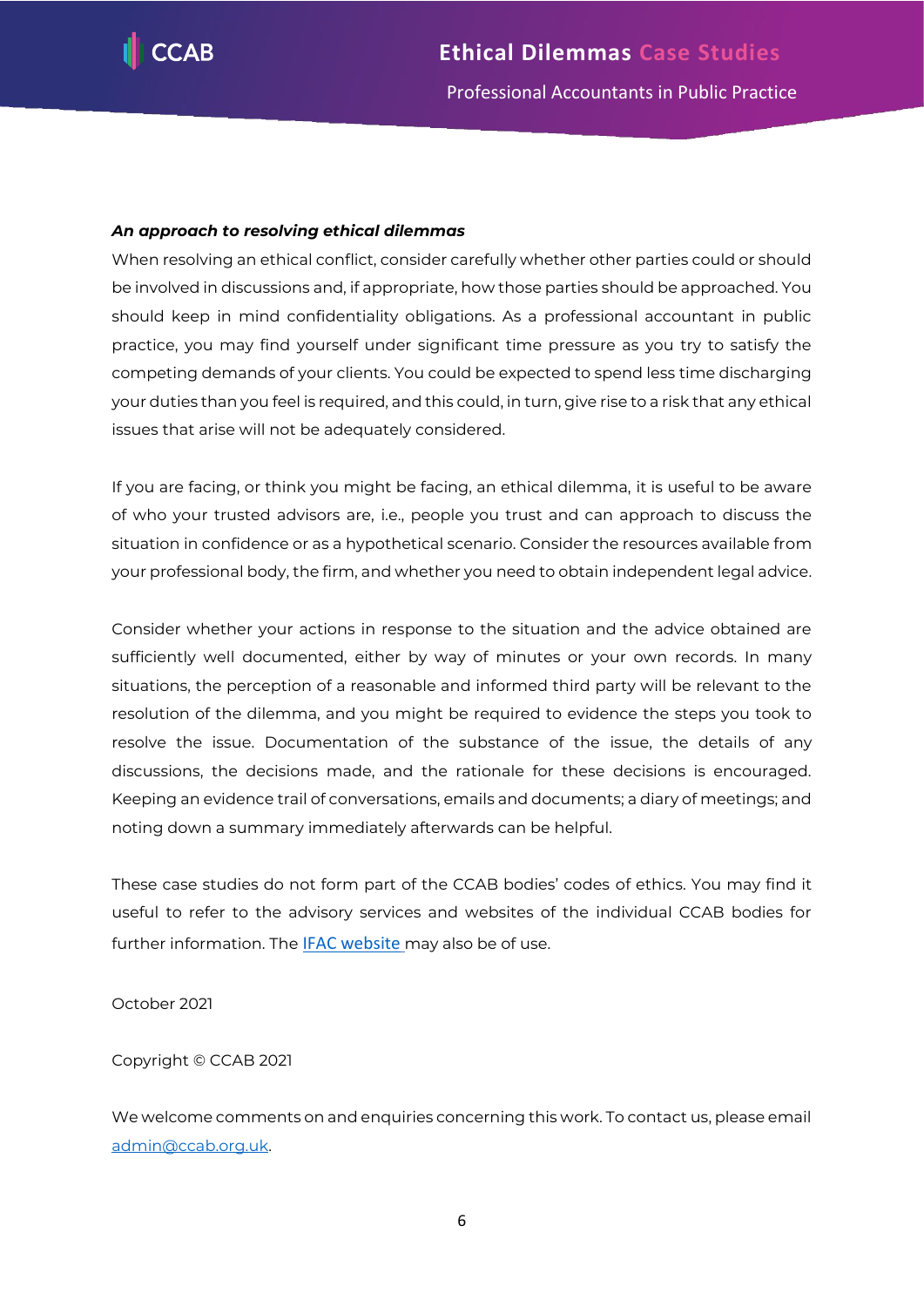

# All rights reserved

<span id="page-7-0"></span>Dissemination of the contents of this report is encouraged. Please give full acknowledgement of source when reproducing extracts in other published works. The case studies are not to be used in charged – for publications without prior consent of CCAB. No responsibility for any person acting or refraining to act as a result of any material in this document can be accepted by CCAB.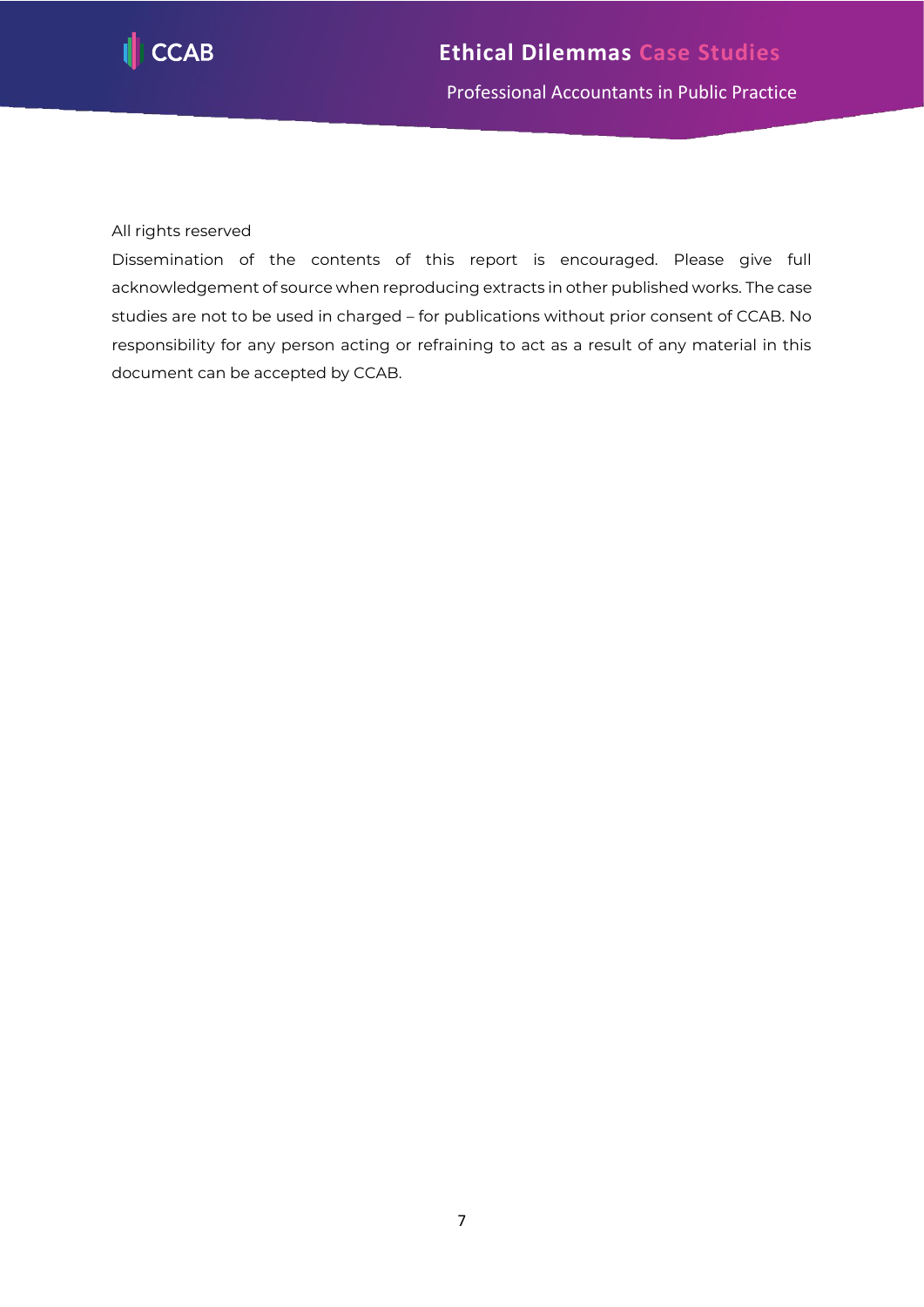

# **Case Study 1 - Dealing with staff performance issues**

# **Outline of the case**

All staff work from the firm's office. A junior member of staff has just returned to work after taking special leave to care for her elderly mother. For financial reasons she needs to work full-time. She has been having difficulties with her mother's home care arrangements, causing her to miss several team meetings (which usually take place at the beginning of each day) and to leave work early. She is very competent in her work, but her absences are putting pressure on her and her overworked colleagues. You are her manager, and you are aware that the flow of work through the practice is coming under pressure. One of her male colleagues is beginning to make inappropriate comments such as "a woman's place is in the home", and is undermining her at every opportunity, putting her under even greater stress.

# **Questions**

As a professional accountant in public practice:

- (a) Which fundamental principles feature more prominently for safeguarding?
- (b) What would be your key considerations in your approach to resolving the dilemma presented?
- (c) What course of action would you take to resolve the dilemma?

# **(a) Key fundamental principles**

**Integrity:** You need to be fair to all those involved and act in a straightforward manner.

**Confidentiality:** You owe a duty of confidentiality to the staff involved.

**Professional behaviour:** How should you proceed so as not to discredit yourself, your profession or the practice for which you work?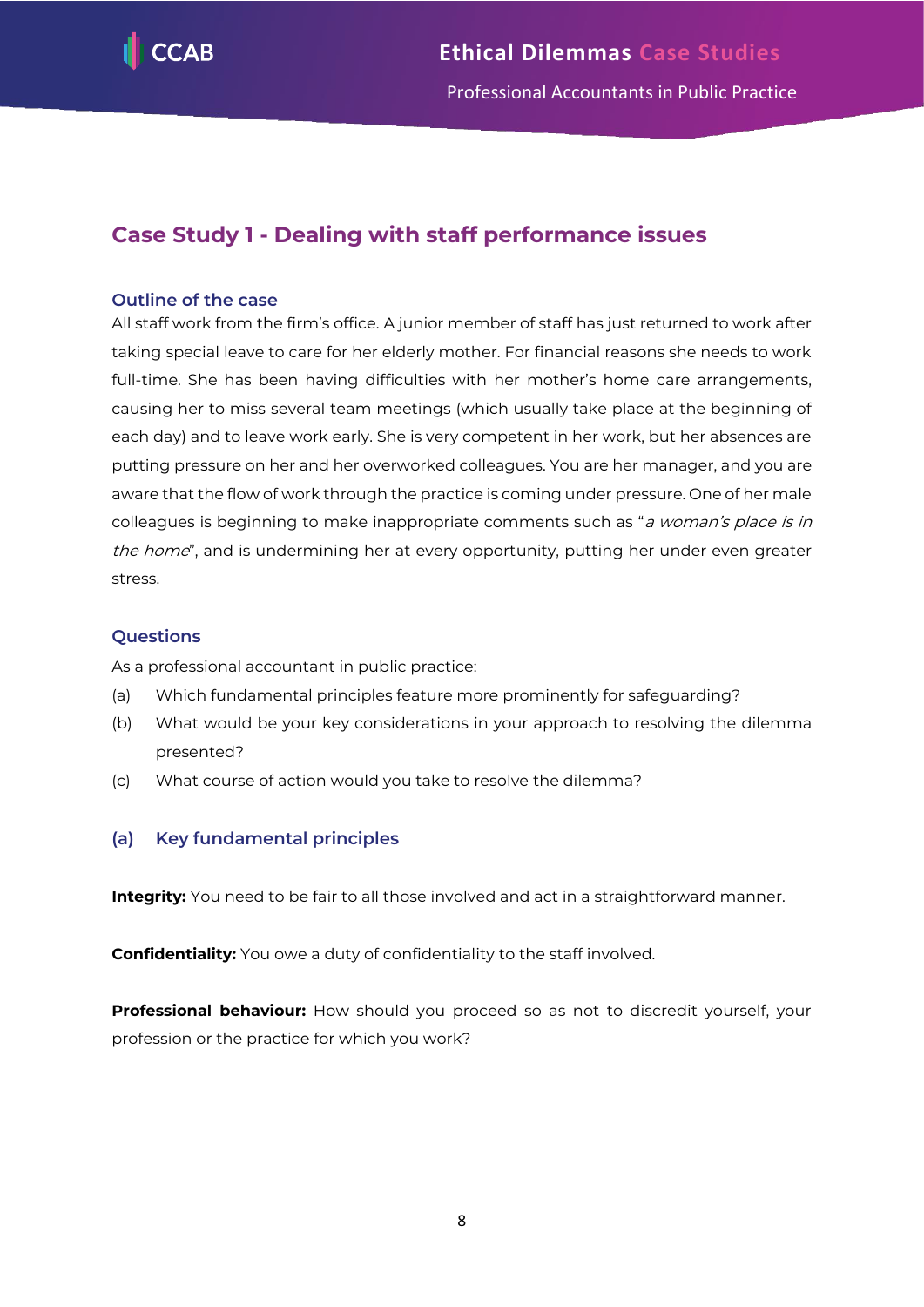

# **(b) Considerations**

# *Identify relevant facts:*

Consider the firm's policies, procedures and guidelines, best practice and, with legal assistance if required, relevant laws and regulations. Is there a staff handbook or similar internal publication? Consider the extent to which it is your role to manage this type of staff issue. Does the practice have a department responsible for human resources issues?

#### *Identify affected parties:*

Key affected parties are you, the junior member of staff and her colleagues. Other affected members of staff may be in the human resources department. The culture and reputation of the firm are also impacted.

#### *Who should be involved in the resolution:*

Consider not just who you should involve but also why and when. Can a trusted advisor, such as a former colleague or your professional body provide advice and guidance? Do you have access to appropriate staff in the human resources department, or are you able to consult an external organisation for confidential advice?

# **(c) Possible course of action**

Check the relevant facts. If necessary, clarify staff procedures with the human resources department. Take legal advice if required.

Discuss the matter with the junior member of staff. Possible solutions may include suggesting a more flexible approach to team meetings. Do these always have to be in the morning? At times, working from home may be an option for the junior member of staff. Can she dial-in or join the meetings virtually?

You also need to deal with the other member of staff, who needs to be reminded about proper conduct and how such behaviour may amount to bullying and harassment and also be in breach of the practice's code of conduct.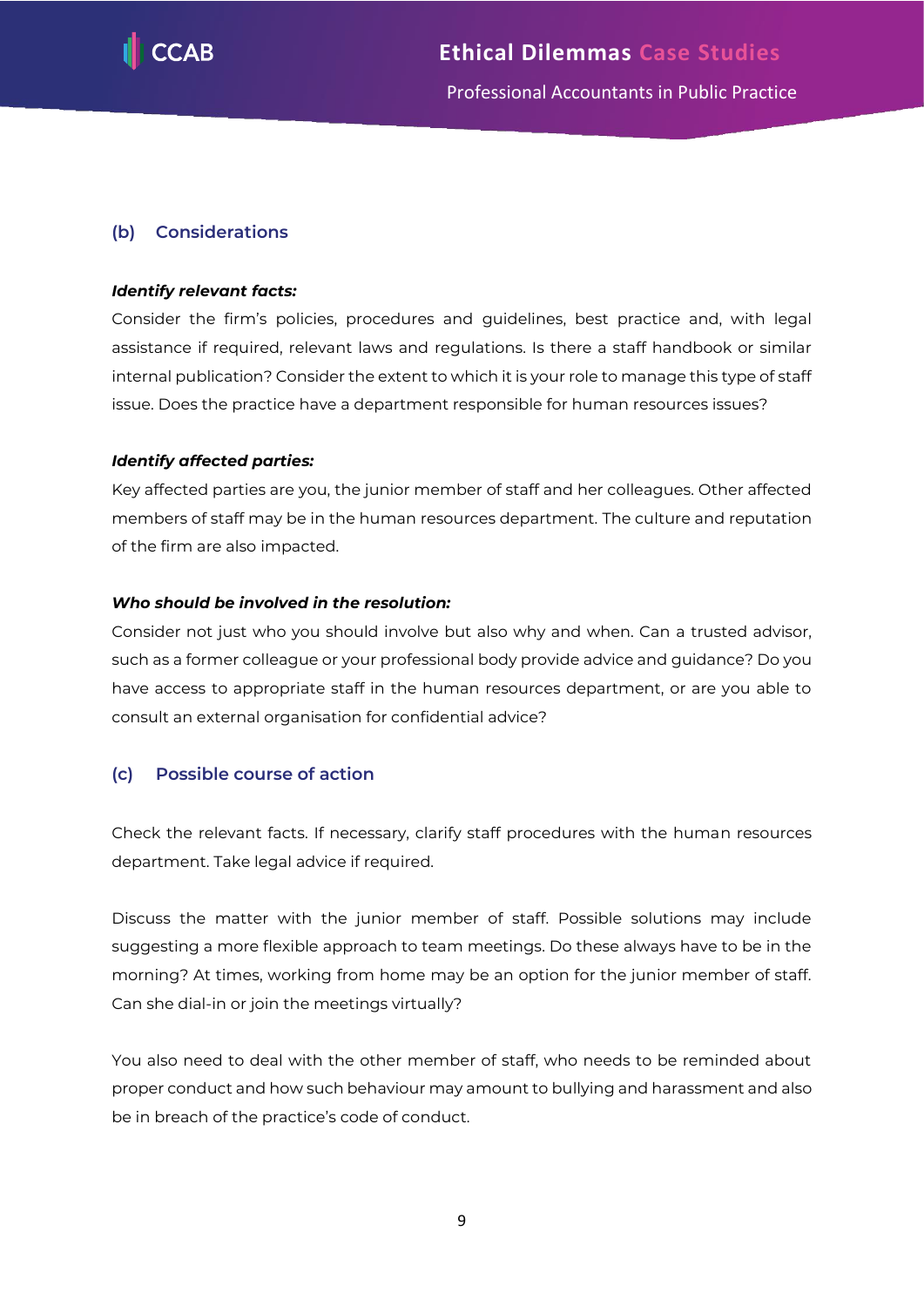

Considering the issues and trying to identify a solution enables you to demonstrate that you are behaving professionally and attempting to resolve the difficulties faced by the junior member of staff. Throughout, you must be seen to be acting fairly – both towards the junior member of staff, who is responsible for their parent's care, and towards other members of staff. You may wish to recommend to human resources to roll out firm wide training on bullying and harassment and the firm's code of conduct, to ensure all staff are aware and up to date.

Having considered all reasonable compromises, if the conclusion is reached that the junior employee is unable to carry out the work for which she was employed, you must turn your attention to her ongoing employment within the practice. This will probably be out of your hands, and you should deliver the relevant facts to the human resources department or the owners/senior management of the practice. Appropriate confidentiality must be maintained at all times.

You should document, in detail, the steps that you take in resolving your dilemma, in case your ethical judgement is challenged in the future.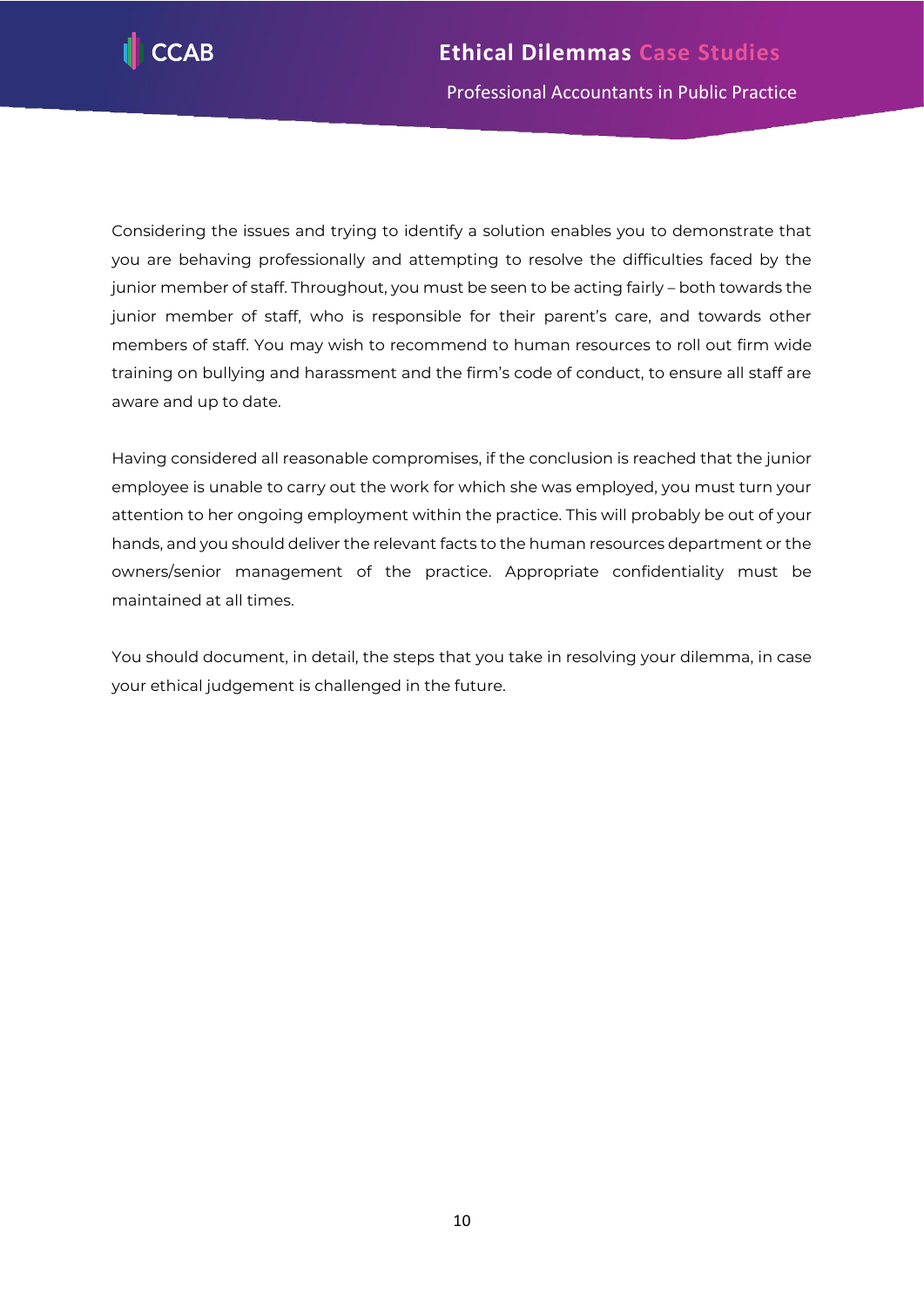

Professional Accountants in Public Practice

# <span id="page-11-0"></span>**Case Study 2 - Improper accounting for sales**

# **Outline of the case**

You are one of three partners in a firm of accountants. Five years ago, the firm was appointed as external accountants to a successful and fast-growing start-up company, engaged to prepare year end accounts and tax returns. The business had started trading with a handful of employees but now has a workforce of 200, while remaining below the size of company requiring a statutory audit.

Due to your close relationship with the directors of the company (who are its owners) and several of its staff, you become aware that staff purchases of goods manufactured by the company are authorised by production managers, and then processed outside the accounting system. The proceeds from these sales are used to fund the firm's Christmas party.

# **Questions**

As a professional accountant in public practice:

- (a) Which fundamental principles feature more prominently for safeguarding?
- (b) What would be your key considerations in your approach to resolving the dilemma presented?
- (c) What course of action would you take to resolve the dilemma?

# **(a) Key fundamental principles**

**Integrity:** Would omitting income from staff sales result in the financial statements and returns to the tax authority being misleading? Is the practice dishonest, and what should be your involvement?

**Objectivity:** In view of the trust that has built up between you and your client, and the threat brought about by the familiarity you have with the directors and staff of the company, how will you maintain your objectivity when deciding on a course of action?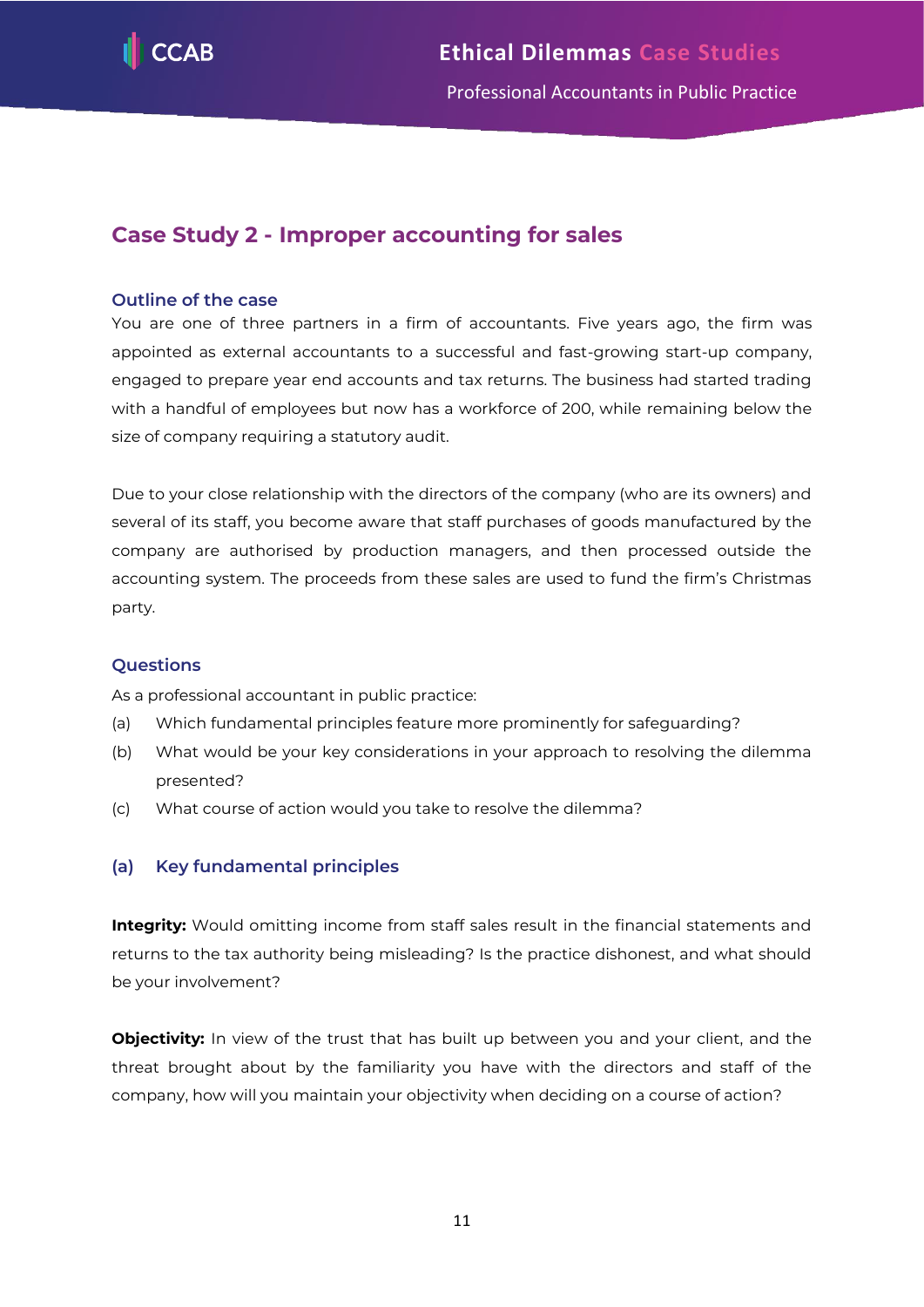

**Professional competence and due care:** You must ensure that the financial information that you produce on behalf of your client is in accordance with technical and professional standards and complies with relevant laws and regulations.

**Professional behaviour:** How should you act to protect your reputation and that of your firm and your profession?

# **(b) Considerations**

# *Identify relevant facts:*

Consider relevant accounting standards and any relevant laws and regulations. Determine the system currently employed for controlling staff sales and funding the staff Christmas party, including how requests are processed, deducted from stock/inventory and what, if any, information is recorded and reported for tax purposes.

# *Identify affected parties:*

Key affected parties are you and your firm, your client company, its directors and staff, and users of the company's accounts, including the tax authority.

# *Who should be involved in the resolution:*

It is not appropriate to discuss the matter with any of the staff of the client company, although the directors should be informed of the issue as soon as possible and be involved in the resolution. This will include facilitating the provision of all relevant information necessary to resolve the issue. The reputation of your firm may also be vulnerable, and you should disclose this ethical dilemma to your partners. Throughout the resolution process, you should keep your partners informed and be alert to any possible requirement to notify your professional indemnity insurers.

# **(c) Possible course of action**

Having brought the issue to the attention of your partners and obtained the relevant details of the client's system for accounting for staff sales, you should outline your concerns with the directors of the client company. You will also have to determine whether the financial statements of previous years are likely to be misleading and, if so, consider your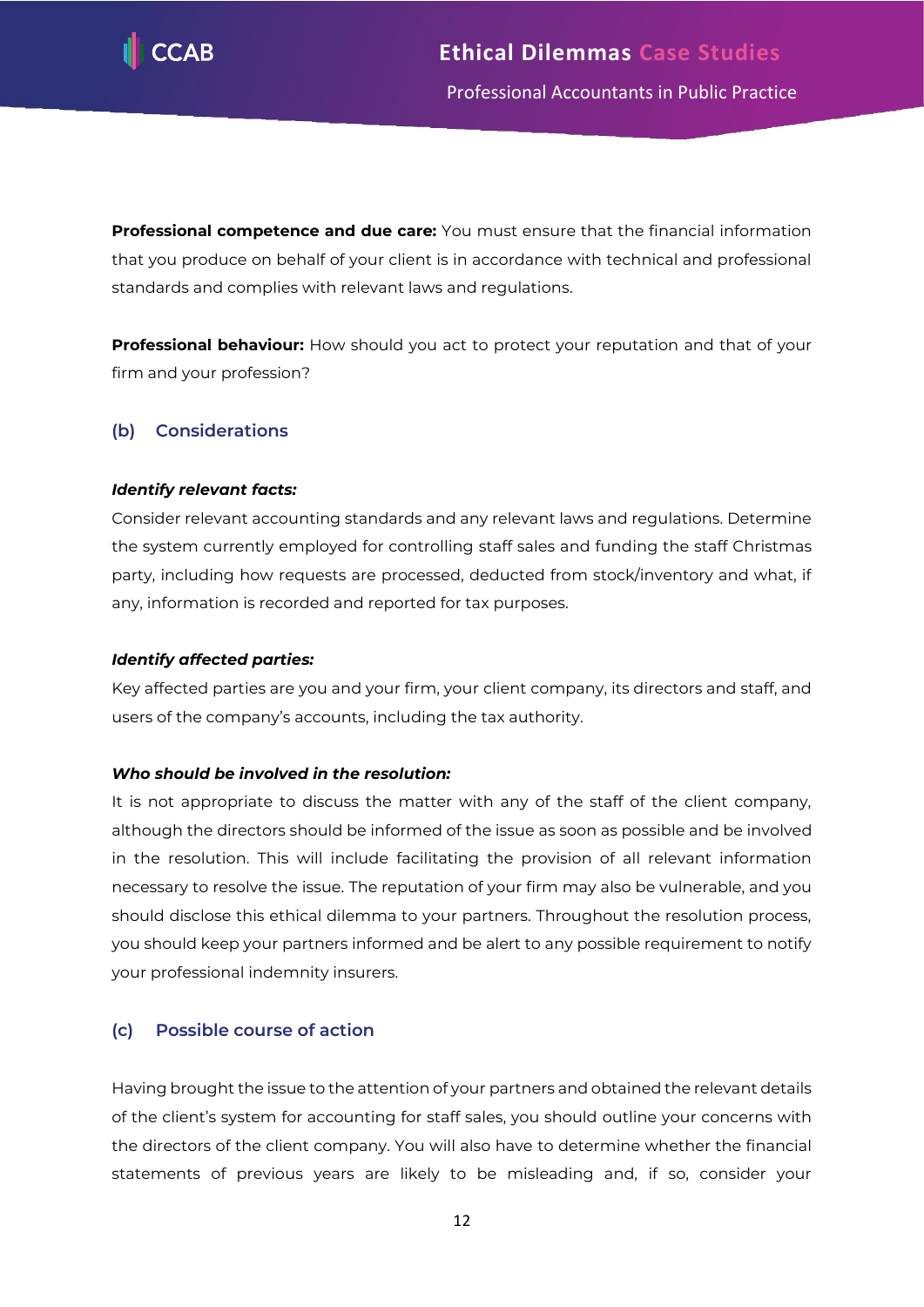

responsibility (or that of your client) to inform the relevant authorities (including the tax authority). You should strongly advise the directors that a staff sales policy should be introduced to ensure that these sales are fully recorded in the company's accounting system in the future.

You should explain to the directors the implications of their actions, and that you are safeguarding the interests of the company and its staff in advising how the situation may be rectified. If the directors are co-operative, you should advise them of the recommended changes to the accounting system and how they might disclose any past undeclared income to the tax authority.

If the directors appear unwilling to change the system in respect of staff sales, you are obliged to disassociate yourself from any involvement with the company's financial statements, and this will require your firm to resign from the engagement. However, resignation is not a substitute for taking required actions. There may be other reporting requirements, e.g., suspicious activity report under anti-money laundering regulations. You may wish to consider consulting with a trusted advisor, e.g., a colleague or your professional body. You may also wish to seek legal advice.

In view of your client's conduct, you must also consider your obligations in relation to NOCLAR, and whether you have an obligation or other responsibility to report the matter to the appropriate authorities. For example, having identified non-compliance with tax legislation and if the directors do not intend to correct the issue, then you may have reason to suspect tax evasion (a criminal offence). You must establish whether any legal or regulatory reporting obligations are triggered, such as making a Suspicious Activity Report in Ireland or the UK, or any reporting in the jurisdiction where NOCLAR activity took place. You should ensure the process you follow before and after a report is made does not prejudice a possible investigation by the authorities, including taking care to avoid the risk of tipping-off.

You should document, in detail, the steps that you take in resolving your dilemma, in case your ethical judgement is challenged in the future.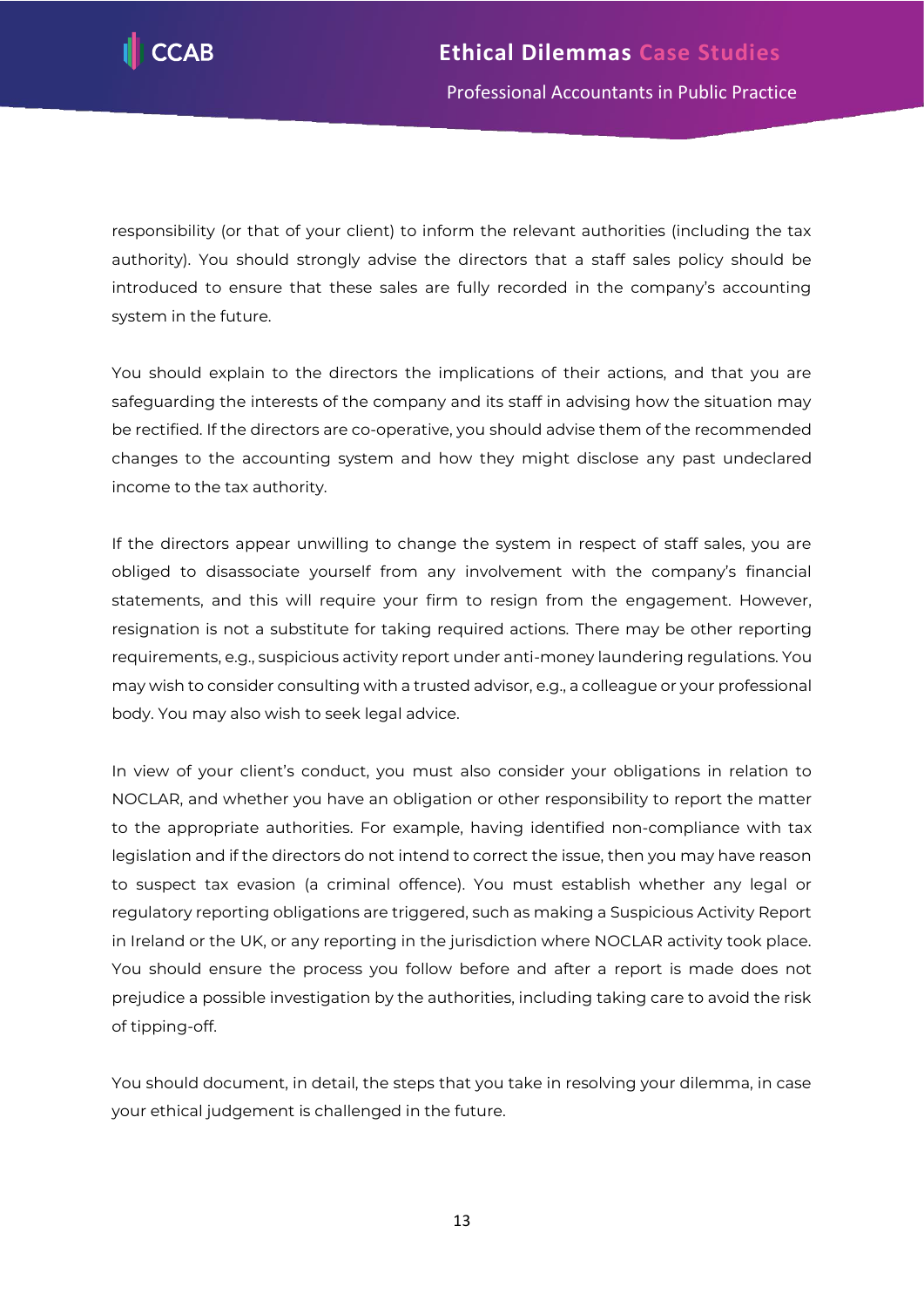

# <span id="page-14-0"></span>**Case Study 3 - Conflicting clients' interests**

# **Outline of the case**

You are a sole practitioner who used to provide a range of accountancy services for a small company (Company A) that owns a hardware shop in the town where you practise.

Following a brief retendering process, the client chose to engage an alternative firm of accountants. Both you and the other firm had been asked to tender for a range of services, including the preparation of year end accounts, tax compliance work, and a due diligence exercise in respect of the intended purchase of a small hardware business in the neighbouring town. You believe that you were unsuccessful in the tendering process on the basis of cost alone, as Company A is not very profitable, and suffers from the competition of the other hardware business that it intends to acquire.

You are the continuity provider for another local sole practitioner. Two months ago, the practitioner suffered a heart attack, and you have been asked to act, on their behalf, for a number of her clients. She is not expected to resume practising for another two months.

One of her clients (Company B) operates a shop selling electrical goods. The director and majority shareholder has called you to arrange a meeting to discuss a business venture that they are considering.

At the meeting, the client explains that they intend to make an offer for the same small hardware business that Company A is seeking to acquire. They are aware that there is another bidder for the business, but are unaware that it is Company A, or that Company A used to be your client.

When the meeting is over, you start to feel uneasy. You want to help Company B and provide a valued service on behalf of the practitioner for whom you are the continuity provider. But you realise that you are also in possession of confidential information concerning the plans of your previous client. You are aware of Company A's problems, financial position and its motivation for wishing to acquire the business.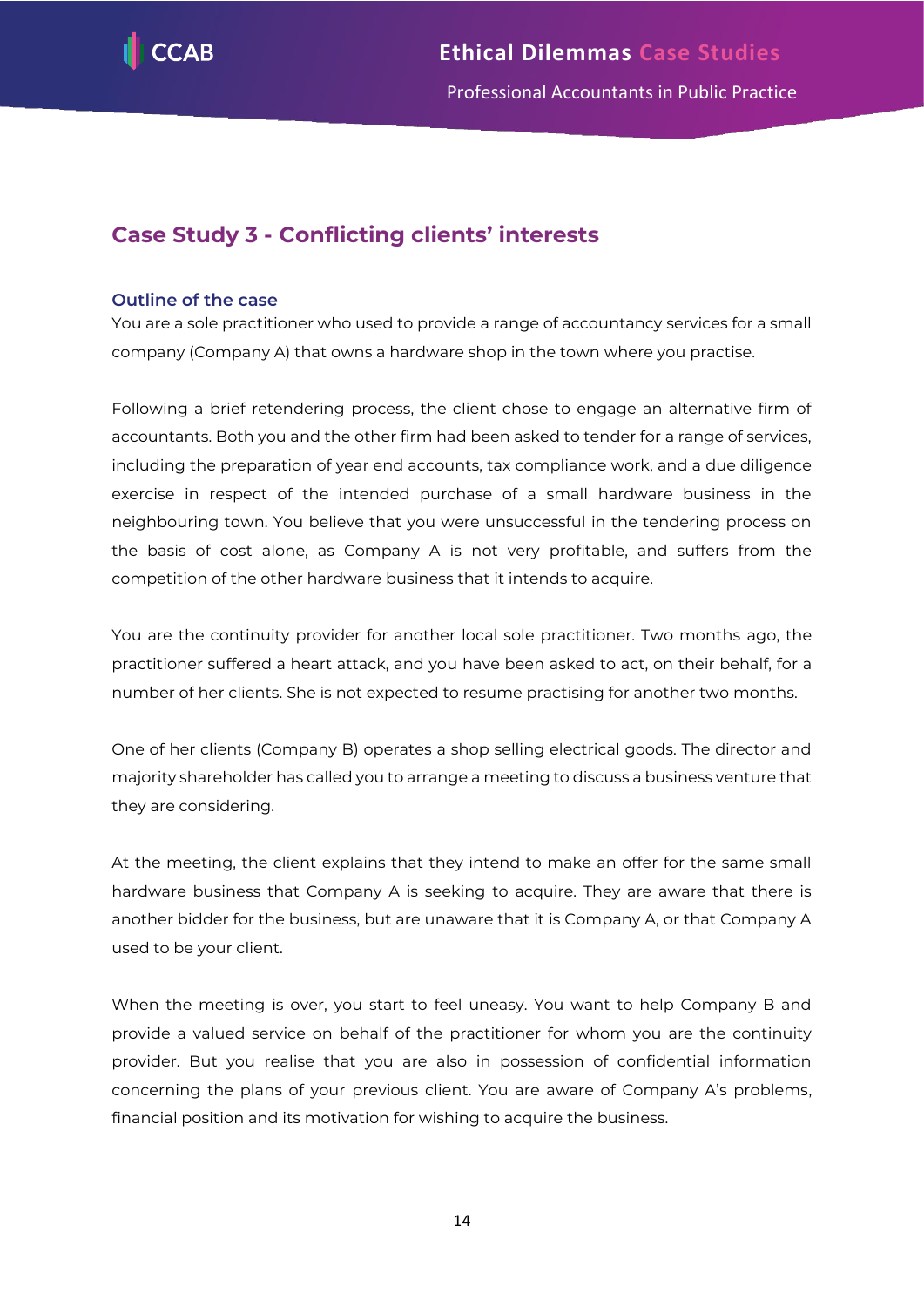

# Professional Accountants in Public Practice

# **Questions**

As a professional accountant in public practice:

- (a) Which fundamental principles feature more prominently for safeguarding?
- (b) What would be your key considerations in your approach to resolving the dilemma presented?
- (c) What course of action would you take to resolve the dilemma?

# **(a) Key fundamental principles**

**Integrity:** You must be straightforward and honest.

**Objectivity:** Given that you may still be involved with Company A to the extent that you are handing over working paper and information to the other firm of accountants, you must ensure not to compromise professional judgment because of bias or conflict of interest.

**Confidentiality:** How will you ensure that you do not use confidential information relating to your previous client to the advantage of Company B?

**Professional behaviour:** How will you safeguard your reputation and that of your profession?

# **(b) Considerations**

# *Identify relevant facts:*

You have responsibilities to the practitioner for whom you are the continuity provider, and to their clients. You may assume that the target business has a premium value to Company A, because Company A already owns a similar business. However, this is confidential information (which would give Company B a competitive advantage in the bidding process). You must not breach the fundamental principle of confidentiality. In addition to your professional body's code of ethics, you should consider any relevant laws and regulations.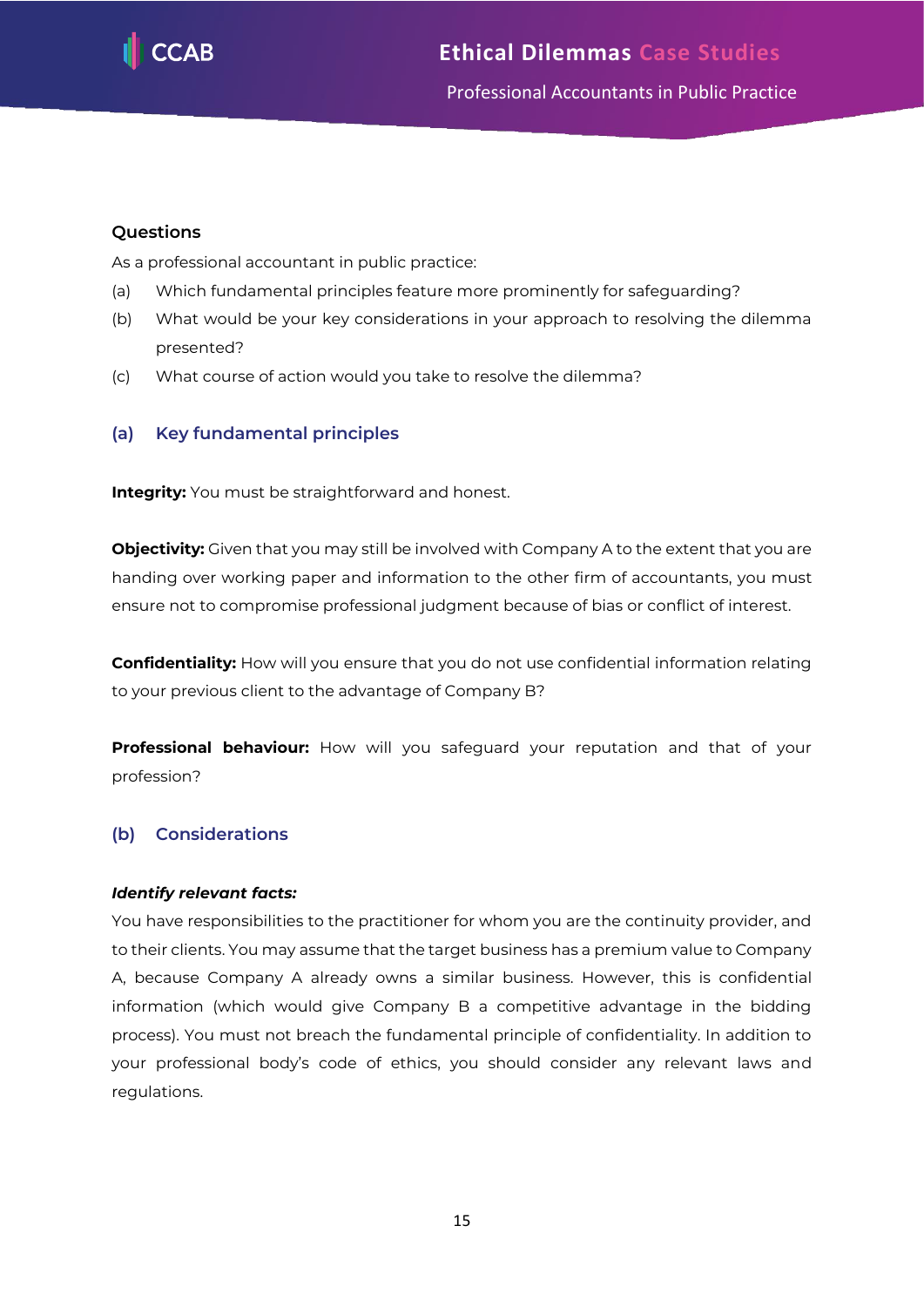

# *Identify affected parties:*

Key affected parties are you, Company B (and its director), Company A (and its directors) and the target business (and its owners). You should also consider the practitioner for whom you are acting as continuity provider.

# *Who should be involved in the resolution:*

The issue of confidentiality is a sensitive one, and you should not involve any parties in the resolution process without good reason. Any discussion of this ethical dilemma, in itself, risks breaching confidentiality. The involvement of your trusted advisors, e.g., a colleague or your professional body, may be particularly useful in such a situation. Care should be taken to ensure no sensitive or identifying information is disclosed in any discussions with trusted advisors. If the incapacitated sole practitioner is well enough, they should be informed of the dilemma and the actions that you intend to take. They may wish to propose an alternative remedy.

# **(c) Possible course of action**

You must not disclose to the director of Company B any confidential information gained from your former relationship with Company A. Nor may you use the information for the advantage of Company B or for your own personal benefit.

Your problem is complicated by the fact that you are obliged to act for certain clients under the continuity agreement. However, you must remove (or reduce to an acceptable level) the threat to the fundamental principles of confidentiality and objectivity. This may be achieved by openly declaring the conflict of interest to the director of Company B. Even so, you must exercise very careful judgement when determining how much information can or cannot be shared, as to even name the other bidder could be a breach of confidence.

In the first instance, you should evaluate the threat to the principle of confidentiality brought about by the conflicting interests of your current client and your previous client. In this case, you are likely to conclude that it is significant. Even if you believe that the threat can be managed while you assist Company B in its bid for the target business, this may not be the perception of a reasonable and informed third party and this could have implications for the reputation of the firm and the profession.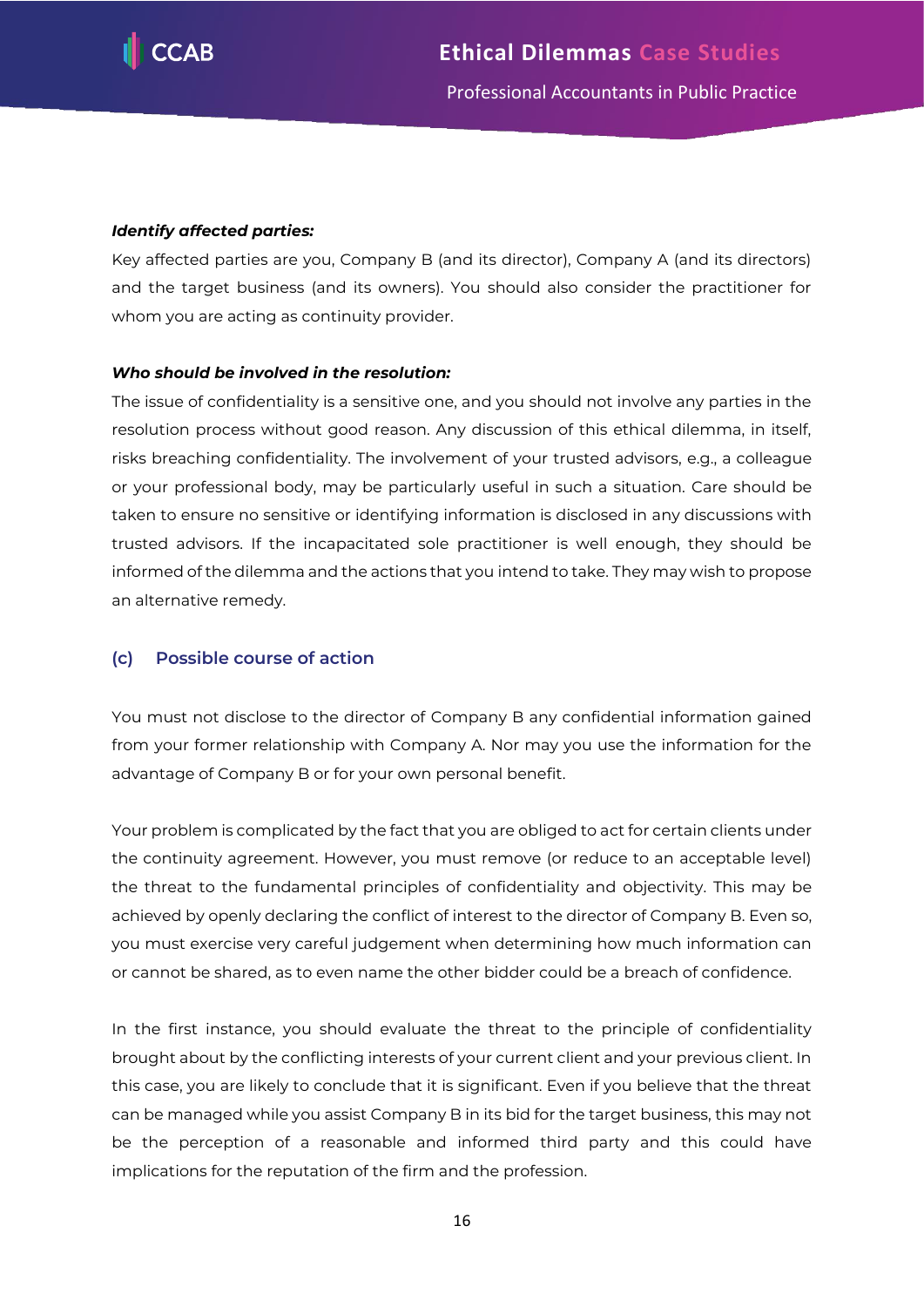

Therefore, you should consider declaring the conflict of interest between Company A and Company B and explaining that you cannot act on behalf of Company B in respect of the proposed bid for the target business. You still have a responsibility to your previous client, but if you need to disclose this fact to the director of Company B, you should not mention the name of that client. It may be sufficient to highlight that you are conflicted due to being privy to details of a confidential nature in relation to another interested party and outline what safeguards you intend to take in order to continue to advise Company B. Such disclosure should be documented.

If pressure is put upon you to disclose the name of the other bidder, you should resist. Under such circumstances, it may be advisable to disengage from the client completely in order to effectively safeguard the threat to confidentiality. This will be a measure of last resort, as you are expected to provide continuity of service to Company B, and also act in the interests of the practitioner who is incapacitated. If either you or Company B decide it would be best for you not to be involved in advising on the transaction, you may wish to consider if the incapacitated practitioner has another continuity firm or close acquaintance that you can refer Company B to. You should keep the incapacitated practitioner informed, if possible.

In any event, you should document, in detail, the steps that you take in resolving your dilemma, in case your ethical judgement is challenged in the future.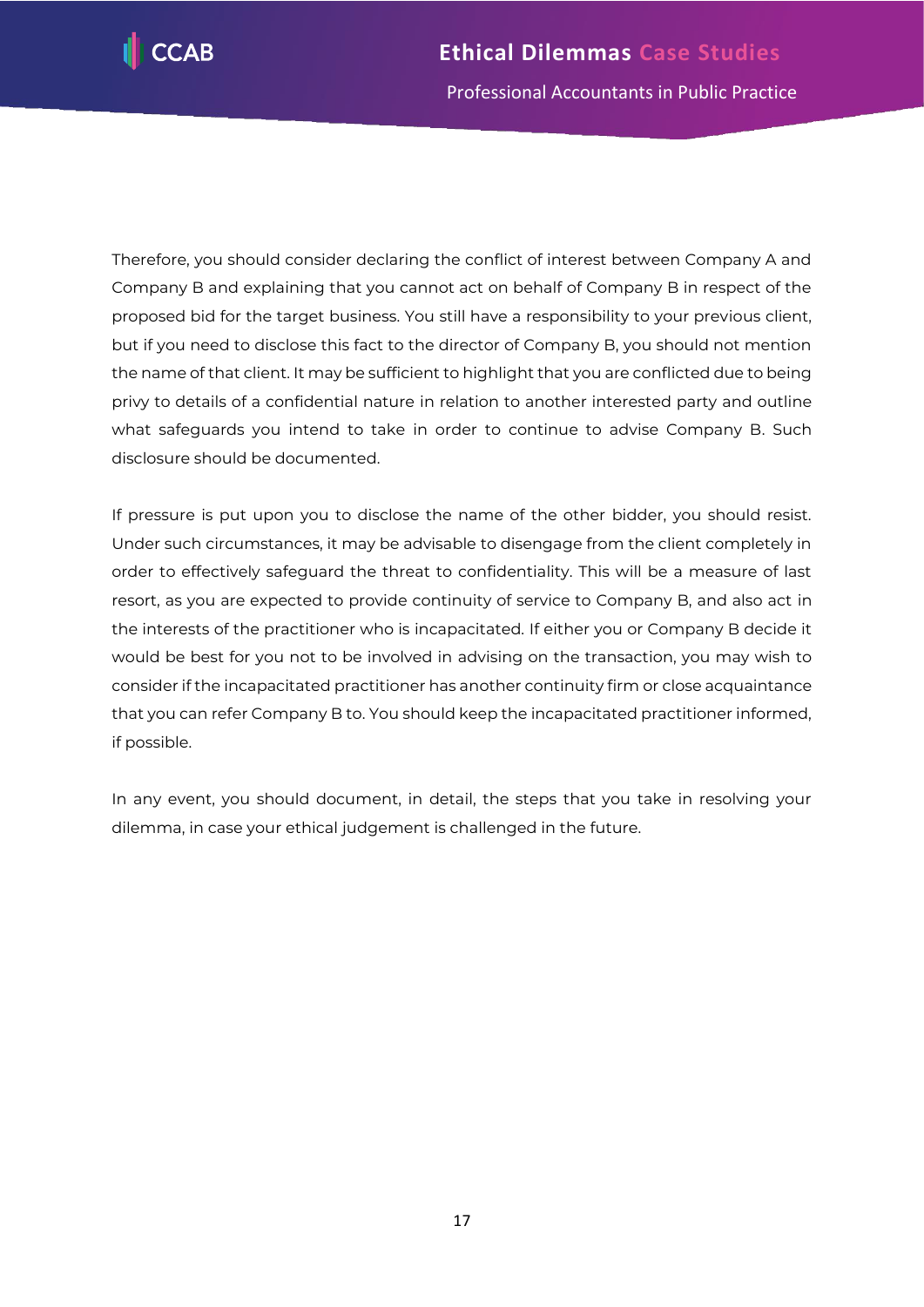

# <span id="page-18-0"></span>**Case Study 4 - How much to disclose to the finance director**

# **Outline of the case**

You are a qualified accountant in practice, and you lead a team providing management consultancy services. In recent years your practice has undertaken several assignments on manufacturing efficiency improvements for a medium-sized, listed group of companies. It operates through a number of divisions, but line responsibility appears complicated, and so significant control rests with four semi-autonomous regional directors. The authority of these directors is enhanced by their membership of the group's main board.

You have cultivated a good working relationship with the regional director with whom you are in contact most frequently. Three weeks ago, that regional director asked you to investigate, as a matter of urgency, a particular project, Project A. They had been irritated to be told, informally, of the likely deferral of the agreed delivery date for the components on this sophisticated design-and-build contract. Project A comes within the regional director's responsibility primarily because of the location of the factory that makes the key components.

Once on site, your team had discovered a range of difficulties with the project, starting with fundamental design faults and extending deep into the manufacturing processes. It is clear that contracts entered into by the company as part of the project will be breached, and litigation is likely to follow. Your team has produced a prioritised list of actions and begun working to establish a revised schedule to take the project to completion.

At a recent meeting, you gave the regional director and the factory manager an estimate of a three-month delay to the project. You indicated that extra direct costs are likely to be between €/£7 million and €/£10 million. This is before any potential claims for compensation or late penalties.

On the instructions of the regional director, your team has been working on a formal report specifying detailed recommendations. While still incomplete, it appears the report appears will support your previous estimates.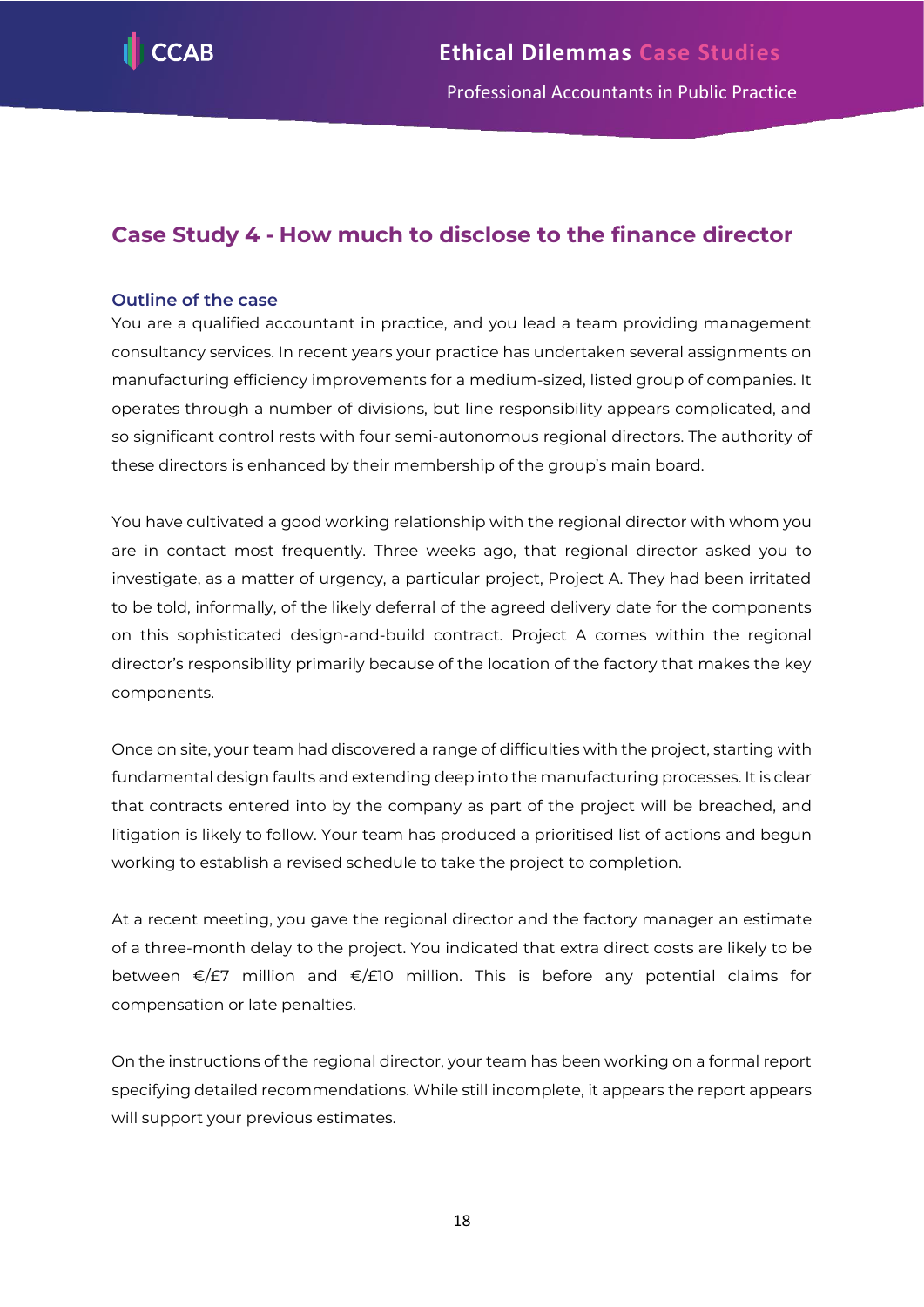

You are aware, from the financial press, that the group is rumoured to have difficulties with its bankers. You assume that the situation with Project A is likely to be seriously detrimental to the group's financial position.

One week before the final version of the report is due, you receive a surprise telephone call from the group's finance director. They explain that they are about to enter a main board meeting but need to know a date for delivery of the report on Project A. Late the previous evening, the regional director had informed the finance director that your firm had been asked to provide the report. The finance director says:

"I appreciate that you have only just started, so there are no reliable estimates yet. But the regional director mentioned that Project A could incur around  $\epsilon$ /£4 million to  $\epsilon$ /£5 million in extra costs, with income delayed by perhaps six to eight weeks. The regional director has sent their apologies to the board meeting, as they have to attend a family funeral."

# They add:

"Hopefully, the regional director is being cautious, but if something does turn out to be as wrong with Project A as those numbers suggest, the extra costs and deferred income have serious implications for the group's cash flow. The full board will need to start planning remedial action now. When will your report be ready?"

# **Questions**

As a professional accountant in public practice:

- (a) Which fundamental principles feature more prominently for safeguarding?
- (b) What would be your key considerations in your approach to resolving the dilemma presented?
- (c) What course of action would you take to resolve the dilemma?

# **(a) Key fundamental principles**

**Integrity:** How do you maintain your professional integrity: by responding only to the question asked or by immediately alerting the finance director and those charged with governance to the seriousness of the situation?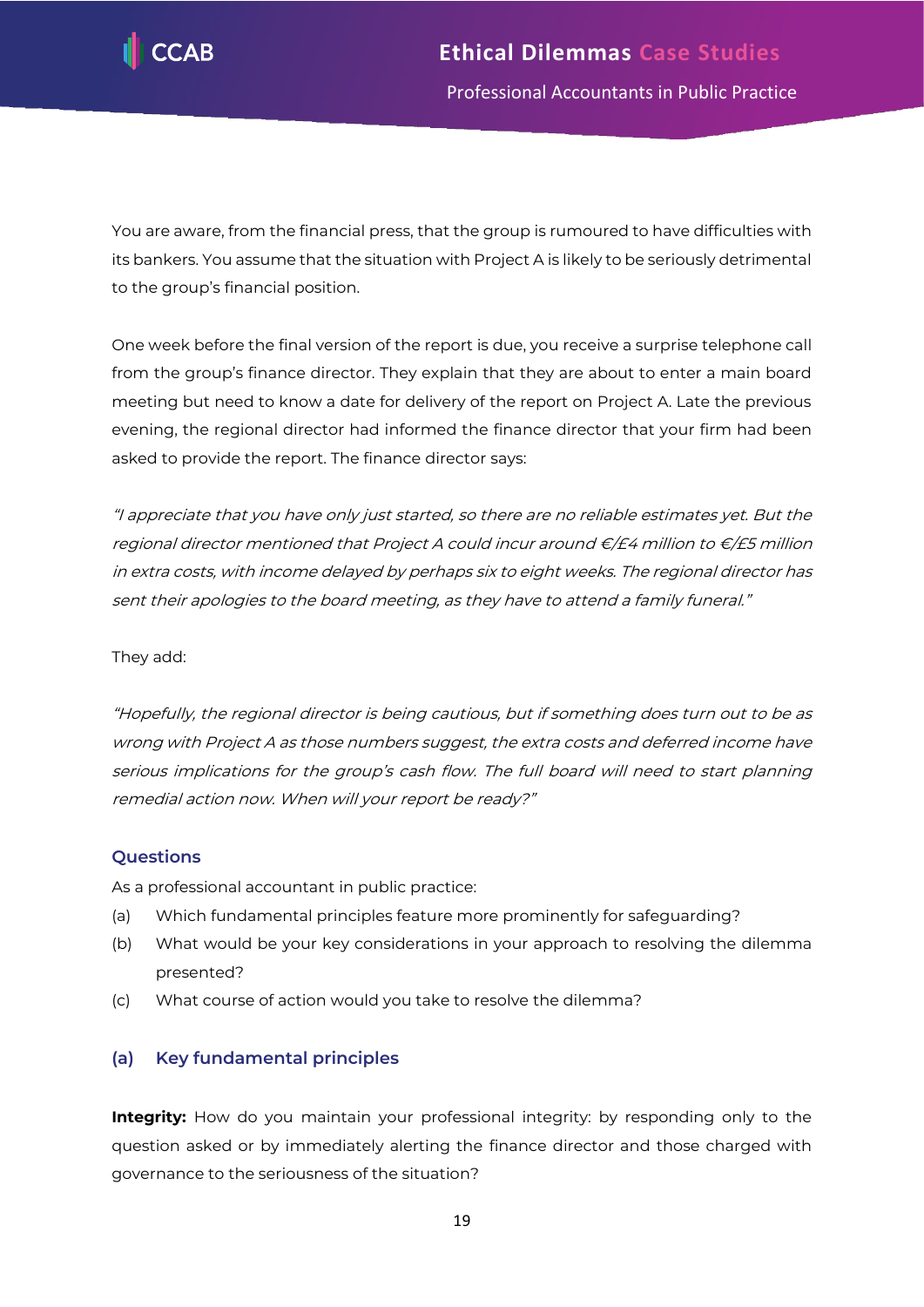

**Objectivity:** Does loyalty to the regional director, from whom your firm usually takes instructions, outweigh your responsibility to those charged with governance? If not, can you resist any feeling of intimidation from the regional director that you may be experiencing?

**Confidentiality:** Confidentiality is fundamental to the assignment as a whole. But to whom is the duty of confidentiality owed?

**Professional behaviour:** The information you have could assist those charged with governance significantly with the discharge of their duties. Whether you disclose the information now or restrict the information you provide pending a discussion with the regional director, how can you protect your reputation and that of your firm?

# **(b) Considerations**

# *Identify relevant facts:*

You should establish why the finance director appears to have incorrect information. Is there a mistake or misunderstanding, or some other explanation for the discrepancies in the extra costs and the time frame? You must establish from your engagement letter to whom you owe a duty of confidentiality, in order to resolve your potential conflict of loyalty.

# *Identify affected parties:*

Key affected parties are you, the regional director, the finance director and those charged with governance. Indirectly, investors and other stakeholders in the group are also affected, due to the group's recent cash flow problems.

# *Who should be involved in the resolution:*

You should involve the regional director as early as possible, and the finance director and those charged with governance if necessary.

# **(c) Possible course of action**

You should take care not to make a hasty decision while on the telephone to the finance director. If necessary, you should state when your report will be ready, and end the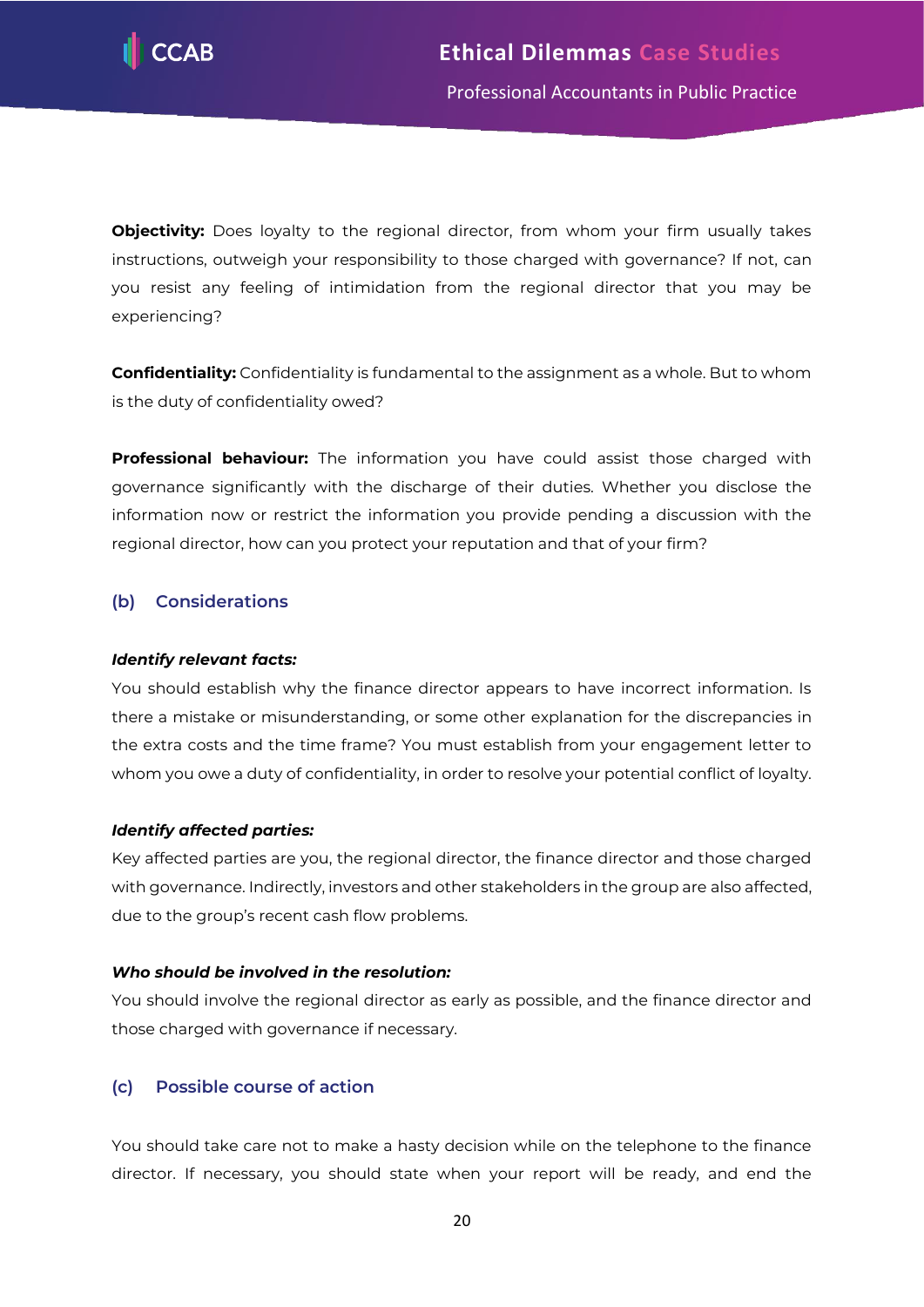

telephone conversation, so that you may establish the facts. It should be possible to call the finance director back later, even if that means interrupting the board meeting.

As soon as you are able, you should review the firm's letter of engagement, which will establish who the client is for the purpose of your duty of confidentiality. Your firm is engaged as consultants, rather than as auditors, and if your engagement is with the division overseen by the regional director, it could be argued that communication to the main board is an internal matter for which you have no direct responsibility.

In the meantime, you should attempt to contact the regional director to inform them of the finance director's misunderstanding and reconcile the conflicting estimates. You should not take part in any deliberate attempt to mislead the main board.

It is possible that the future of the group as a going concern could be under threat. If a review of the engagement letter reveals that your engagement is with the main board, in the absence of an explanation from the regional director, you should call the finance director and explain that the report is likely to reveal estimates that are very different from those mentioned earlier.

If the engagement is with the regional director's group company, a duty of confidentiality is owed to that client and, if the finance director seeks further information from you, you should make your position clear. Nevertheless, when you are able to contact the regional director, you should discuss with them the call you received from the finance director. If you are then of the opinion that the regional director has deliberately misled the main board, you should ask them to rectify the position.

If they do not, you might have a conflict of interest. You should also consider consulting with a trusted advisor, e.g., a colleague or your professional body. In addition, in order to determine your responsibilities (and those of the regional director towards the main board), you may wish to seek independent legal advice.

You should document, in detail, the steps that you take in resolving your dilemma, in case your ethical judgement is challenged in the future.

21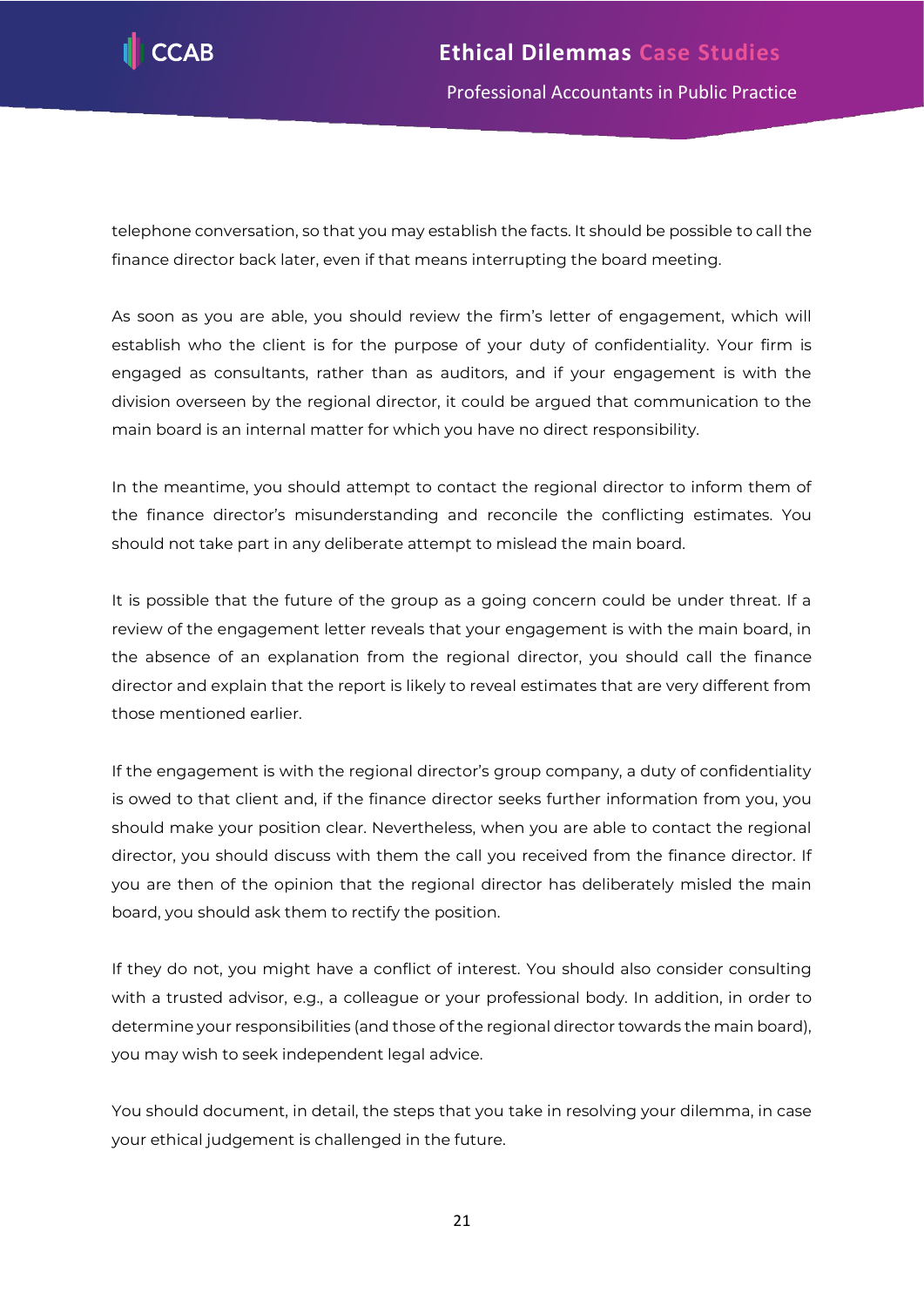

# <span id="page-22-0"></span>**Case Study 5 - Placing unreasonable expectations on a student**

# **Outline of the case**

You are a trainee accountant in your second year of training within a small practice. A more senior trainee has been on sick leave, and you are due to go on study leave. You have been told by your manager that, before you go on leave, you must complete some complicated reconciliation work. The deadline suggested appears unrealistic, given the complexity of the work.

You feel that you are not sufficiently experienced to complete the work alone. You would need additional supervision to complete it to the required standard, and your manager appears unable to offer the necessary support. If you try to complete the work within the proposed timeframe but fail to meet the expected quality, you could face repercussions on your return from study leave. You feel slightly intimidated by your manager, and also feel pressure to do what you can for the practice in what are challenging times.

# **Questions**

As a professional accountant in public practice:

- (a) Which fundamental principles feature more prominently for safeguarding?
- (b) What would be your key considerations in your approach to resolving the dilemma presented?
- (c) What course of action would you take to resolve the dilemma?

# **(a) Key fundamental principles**

**Integrity:** Can you be open and honest about the situation? Would it be right to attempt to complete work that is technically beyond your abilities, without proper supervision?

**Professional competence and due care:** Is it possible to complete the work within the time available and still act diligently to achieve the required quality of output?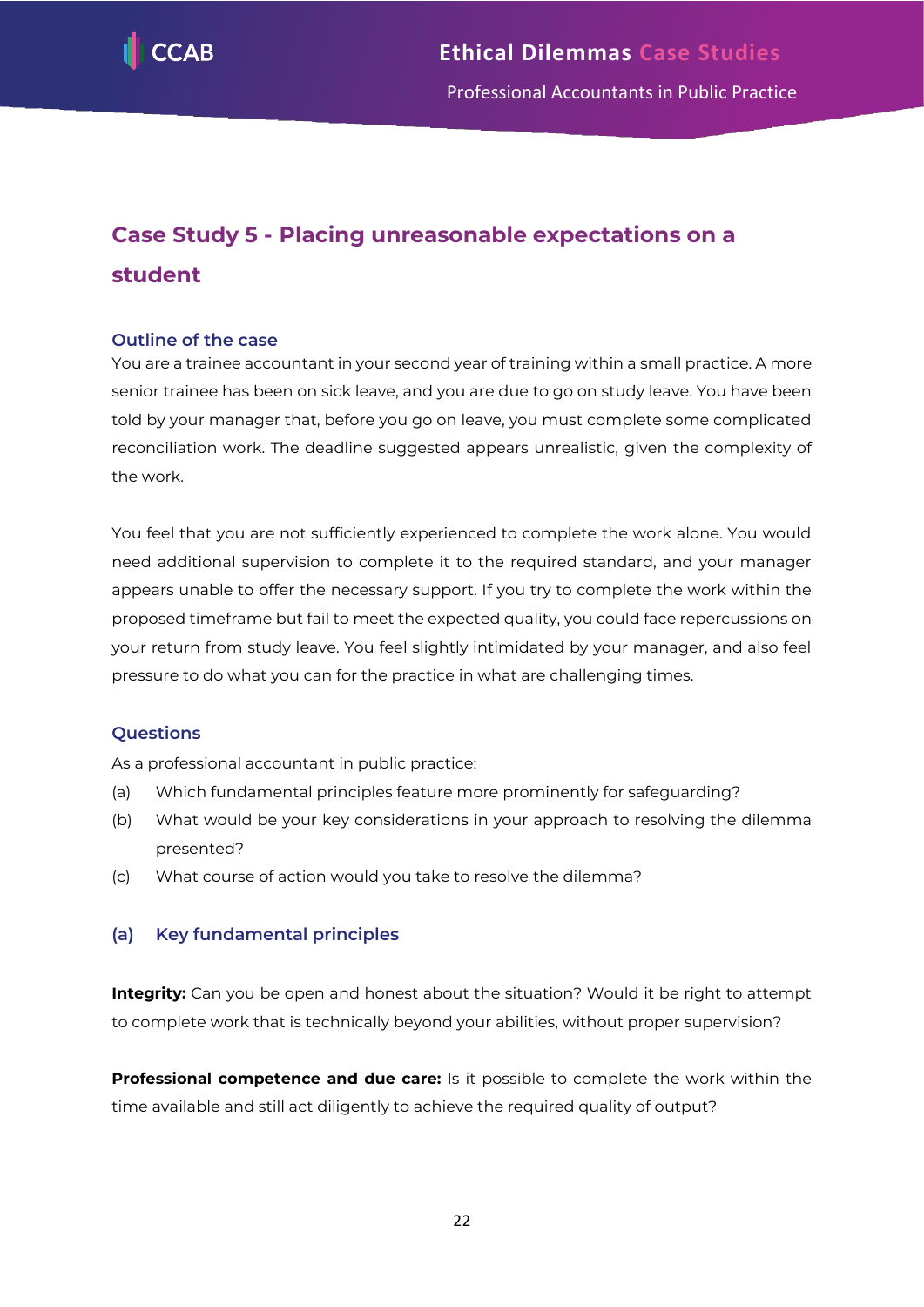

**Professional behaviour:** Can you refuse to perform the work without damaging your reputation within the practice? Alternatively, could the reputation of the practice suffer if you attempt to perform the work?

# **(b) Considerations**

# *Identify relevant facts:*

The practice that employs you is small and under pressure due to the sickness of a member of staff. However, the work you are being asked to perform is beyond the usual ability of a trainee at your level. Determine whether the deadline can be extended; when your colleague is expected to return from sick leave; and what other resources might be available to the practice. Consider the policies and procedures of the practice, as well as your professional body's code of ethics.

#### *Identify affected parties:*

Key affected parties are you, your manager, the practice, its other employees and the client.

# *Who should be involved in the resolution:*

In the first instance, you should attempt to resolve the issue with your manager, although it may be necessary to involve the person responsible for training within the practice. You might, at an appropriate stage, suggest that the client be involved, e.g., to agree a revised deadline.

# **(c) Possible course of action**

You should explain to your manager that you do not have sufficient time and experience to complete the work to a satisfactory standard. However, you should demonstrate a constructive attitude, and suggest how the problem may be resolved. For example, you might suggest the use of a subcontract bookkeeper, or contacting the client to enquire if the deadline might be extended so that the work may be performed when you return from study leave or when your colleague returns from sick leave. You might also explore the possibility of assigning another member of staff to supervise your work.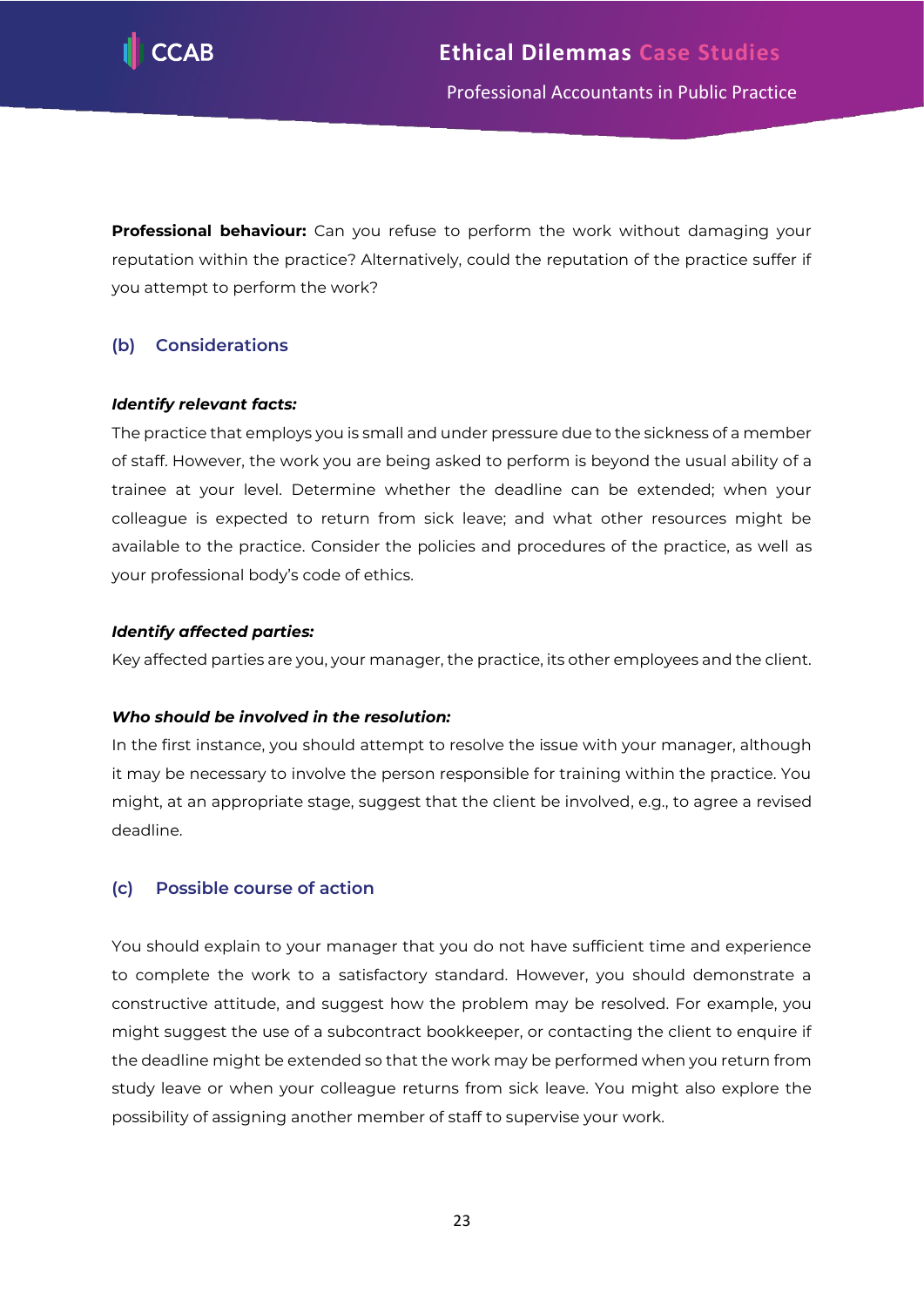

If you feel that your manager is being unsympathetic or simply fails to understand the issue, you should consider how best to raise the matter with the person within the practice responsible for training. It would be diplomatic to suggest to your manager that you raise the matter together and present your respective views. This would have the added advantage of involving a third party.

It would be unethical to attempt to complete the work if you doubt your competence. However, simply refusing to, or resigning from your employment, would cause significant problems for both you and the practice. You should also consider discussing with a trusted advisor, e.g., a mentor, a colleague or your professional body. If you seek advice from outside the practice (for example legal or expert advice), you should be mindful of the need for confidentiality as appropriate.

You should document, in detail, the steps that you take in resolving your dilemma, in case your ethical judgement is challenged in the future.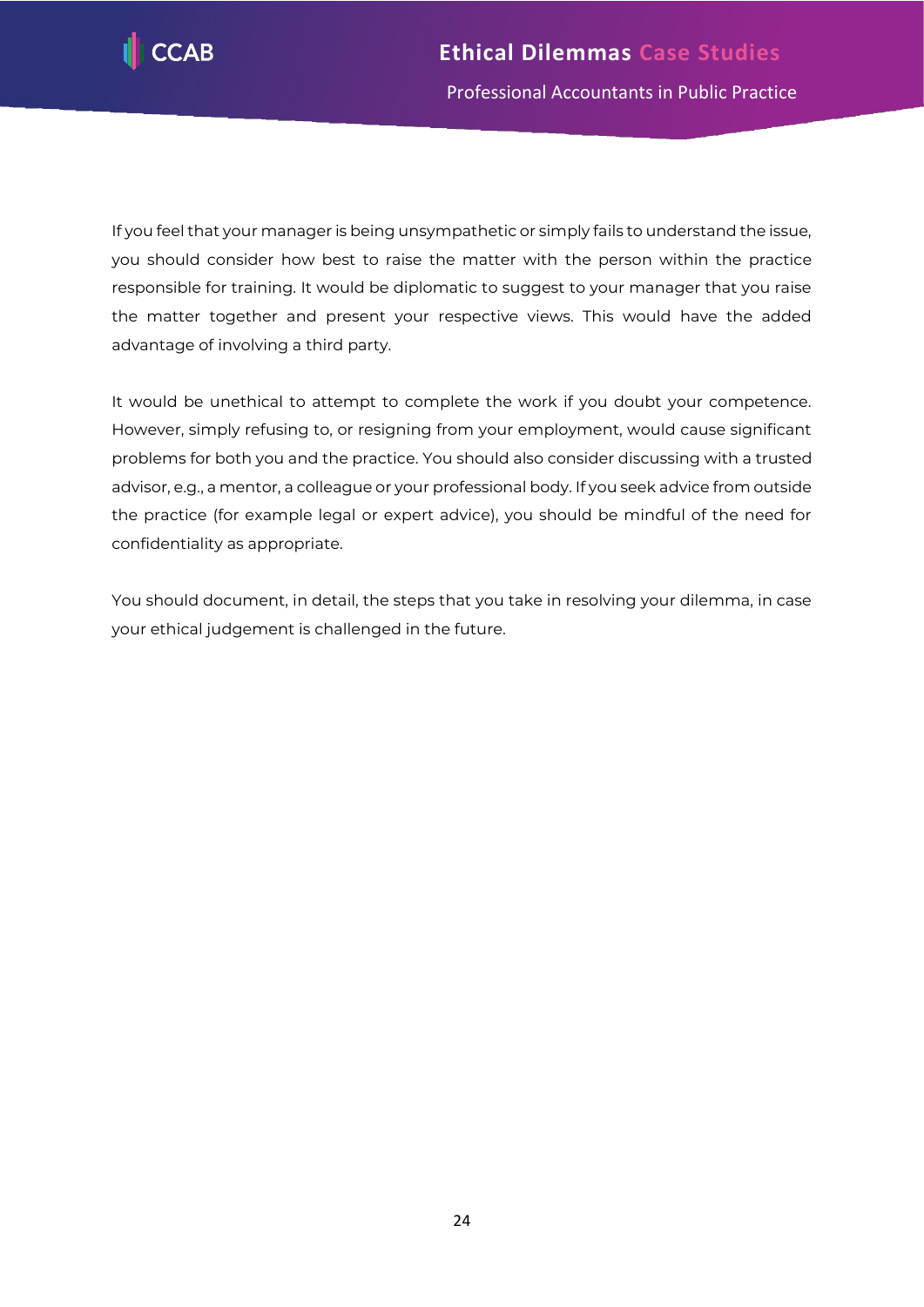

# <span id="page-25-0"></span>**Case Study 6 - Financial interest**

# **Outline of the case**

You are a partner in a three-partner firm of accountants. The firm generates fees of approximately €/£1.4 million per annum. Within your portfolio of clients is Company A, which has been very successful since it first came to your firm five years ago. It now has an annual turnover in excess of €/£15 million.

Company A generates annually recurring fees for the practice of approximately €/£50,000, of which approximately €/£35,000 is in respect of audit work and €/£15,000 relates to routine tax calculations and preparation of the corporation tax return. Your firm has a separate tax department, which performs the tax compliance work in respect of Company A.

The company's financial year end is December. Last year the audit work commenced in June, and the audit report was finally signed in August. By the end of August, the tax return had been submitted to the taxation authority, and the firm's invoice had been issued to Company A.

In September a significant customer of Company A went into receivership, and Company A suffered a large bad debt. The directors approached you immediately and were very open about the company's short-term cash flow problem. Therefore, you agreed that payment of the firm's invoice of €/£50,000 could be spread over ten months, commencing in October.

Company A also needs the support of its bank, and, in December, it was negotiating a modest increase in its overdraft facility. It is now early March, and the bank has requested audited financial statements by the end of the month. The audit is well underway, and you have promised the directors of Company A that the bank will have the audited accounts on time.

The planning of the audit was performed by the audit senior and reviewed by the audit manager for the assignment (in whom you have a great deal of confidence). Due to pressure of work, you did not review the audit plan in detail before the audit team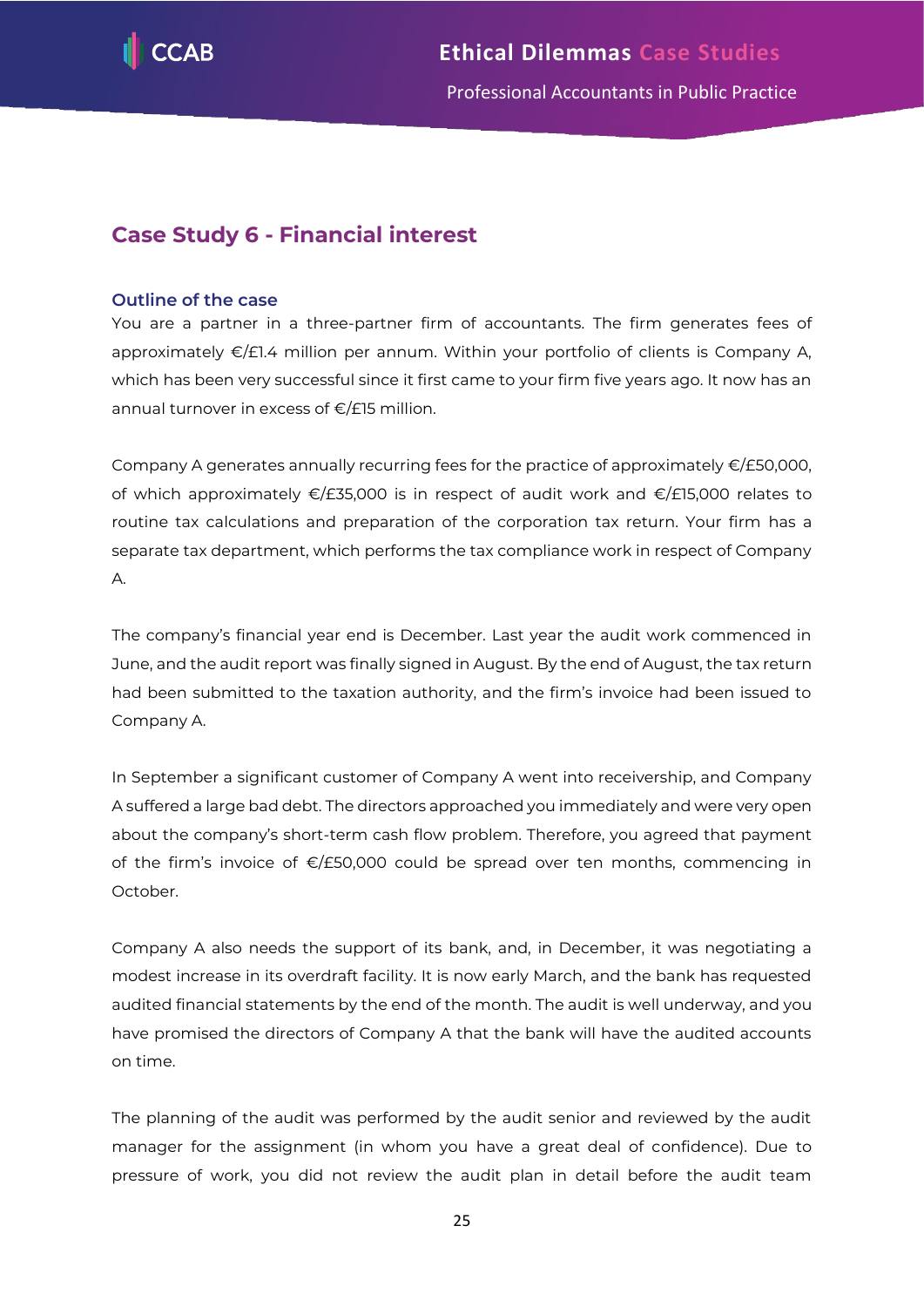

commenced the year end audit work, and so you decide to review and sign off that section of the audit file now.

You note that the audit manager has correctly identified going concern as the area of the audit attracting greatest risk. However, at the time of planning the audit, the manager was unaware of the credit agreement reached with regard to the payment of last year's fees. You check your firm's records and determine that Company A still owes the firm €/£25,000.

# **Questions**

As a professional accountant in public practice:

- (a) Which fundamental principles feature more prominently for safeguarding?
- (b) What would be your key considerations in your approach to resolving the dilemma presented?
- (c) What course of action would you take to resolve the dilemma?

# **(a) Key fundamental principles**

**Integrity:** There was a flaw in the planning of the audit, which was not noticed by the audit manager before the audit work commenced. Is it possible to ignore the flaw and yet act with integrity, given that the flaw was unintentional?

**Objectivity:** Can you reach an objective audit conclusion in view of your wish for Company A to continue trading and settle its outstanding fees to your firm?

**Professional competence:** You need to bear in mind any ethical standards for auditors relevant to the country in which you practise.

**Professional behaviour:** Regardless of the actual impact of the outstanding debt on your objectivity, if the bank (or a hypothetical, objective, reasonable and well-informed third party) knew of the outstanding fees, what impact would it have on your firm's reputation?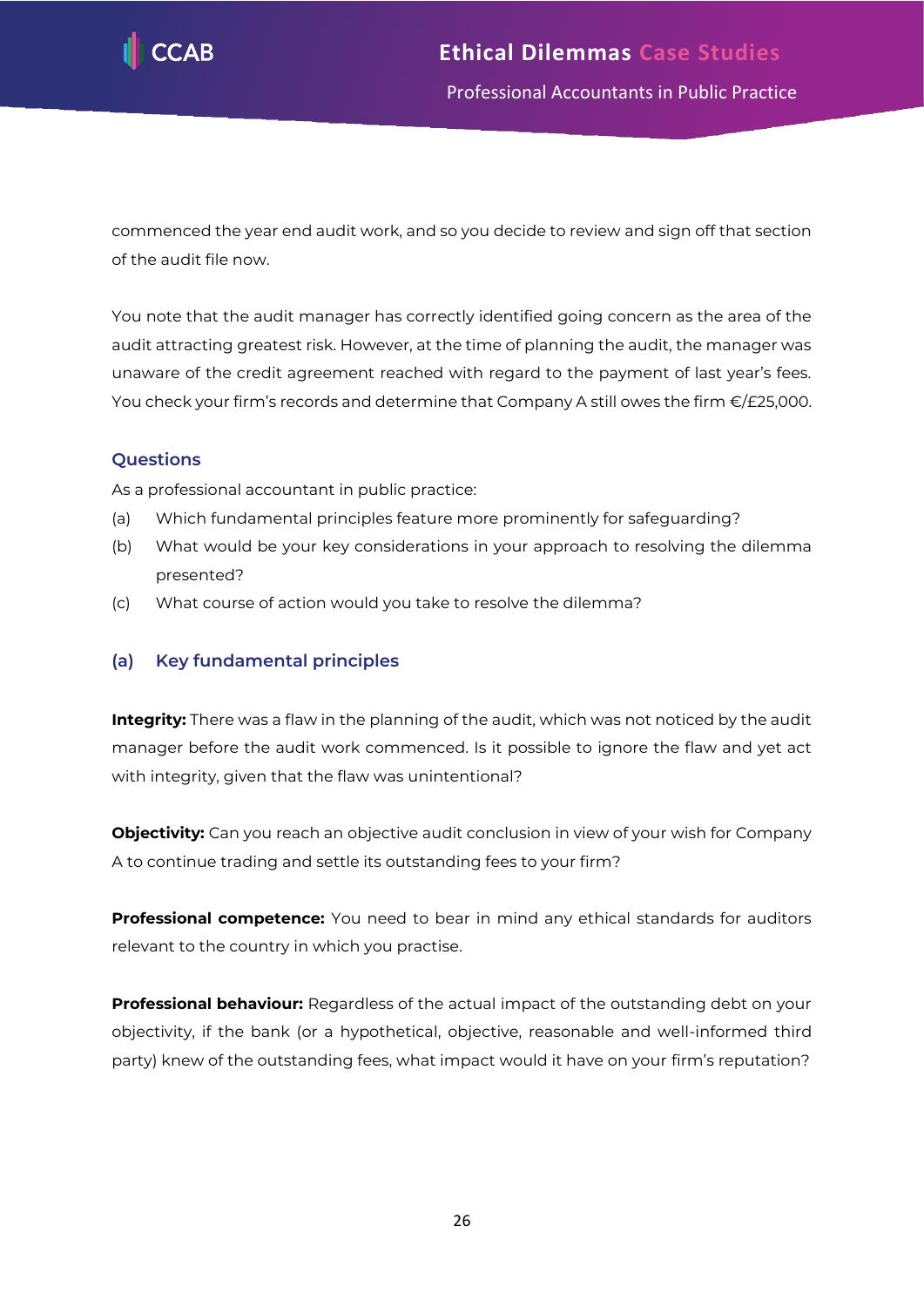

# **(b) Considerations**

# *Identify relevant facts:*

Through a combination of circumstances, your firm is under pressure to complete an audit assignment while it has a financial debt owing from the client. The debt of Company A to your firm was not as a result of an investment decision, but a pragmatic solution to a problem being faced by an honest client. Nevertheless, your firm has a clear interest in the client's ongoing existence and would not want the audit opinion to jeopardise the repayment of the debt. In addition, you also unintentionally failed to follow correct policies and procedures in performing audit work by not reviewing and signing off the audit plan in a timely manner. You need to determine the appropriate measures to take in order to remedy this. It will be necessary to refer to ethical standards applying to audit work to determine if there any further issues that need to be addressed in relation to the level or audit fees versus non-audit fees, safeguarding against outstanding debt or other issues you see arising.

# *Identify affected parties:*

Potentially, the affected parties are you and your firm, Company A, the bank, and any stakeholders in Company A who will refer to your firm's audit opinion.

# *Who should be involved in the resolution:*

You may involve the audit manager in discussions, although they can do nothing to make your opinion more objective. They can only provide advice. You should certainly involve your partners, and consider who else you may involve who is free from any personal interest in Company A.

# **(c) Possible course of action**

You need to ensure that the audit opinion is reached objectively, but also that a reasonable and informed third party would conclude that objectivity has been adequately safeguarded. Any discussion with the audit manager and the audit senior, who performed the planning initially, should have the objective of amending the firm's planning procedures to ensure that outstanding fees are always considered in the future.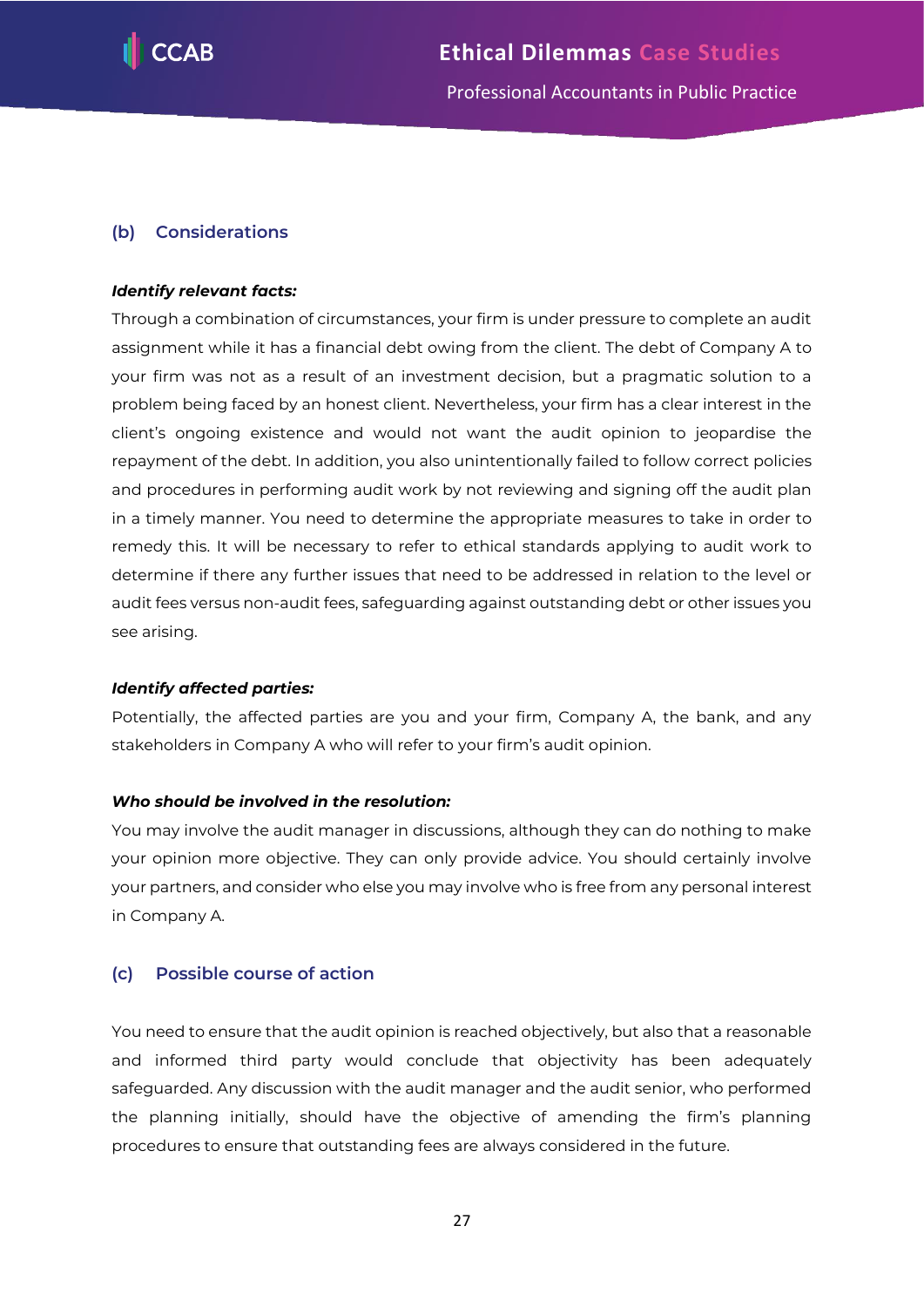

The bank will probably have reviewed Company A's debtors and creditors at various times, and may, at any time, question how your firm could retain objectivity. You may wish to preempt such a question by disclosing to the bank (with the consent of your client) the safeguards you have put in place. In any event, you should discuss those safeguards with the directors of Company A, as there will be costs associated with the safeguards, and it would appear reasonable to pass these costs on to the client.

The appropriate safeguards will depend on the significance of the threat presented by the outstanding fees of €/£25,000. This will depend on many factors, including the personal circumstances of you and your partners. In the context of the firm, the debt of  $E/E25,000$ represents less than 2% of the firm's annual income. However, the annual fee income from the client (€/£50,000) equates to 3.6% of the firm's income and, when the invoice is raised for the current audit, the outstanding debt will be significant.

You must minimise the threat to objectivity brought about by the firm's interest in Company A continuing to trade. A possible solution may be to obtain directors' guarantees in respect of the outstanding fees and the invoice which is soon to be raised. Provided the directors are in a position to provide such guarantees, this would have a commercial benefit as well as an ethical one. It will almost certainly be necessary to obtain legal advice before entering into such an agreement and the firm should be aware of risks associated with preferential settlement of debts by a company that may be in an insolvent position.

However, even if this possible course of action is pursued, it may not be sufficient to reduce the threat to objectivity to an insignificant level. This may only be achieved by introducing an independent auditor, or an independent and qualified audit compliance reviewer, to review your firm's audit work before the audit report is signed. This should be someone who is independent of the firm and, therefore, unsympathetic to the firm's interests. You should discuss with your client how the additional costs will be met.

You should keep your partners informed of the issue, and the safeguards you intend to implement, throughout the resolution process.

You should document, in detail, the steps that you take in resolving your dilemma, in case your ethical judgement is challenged in the future.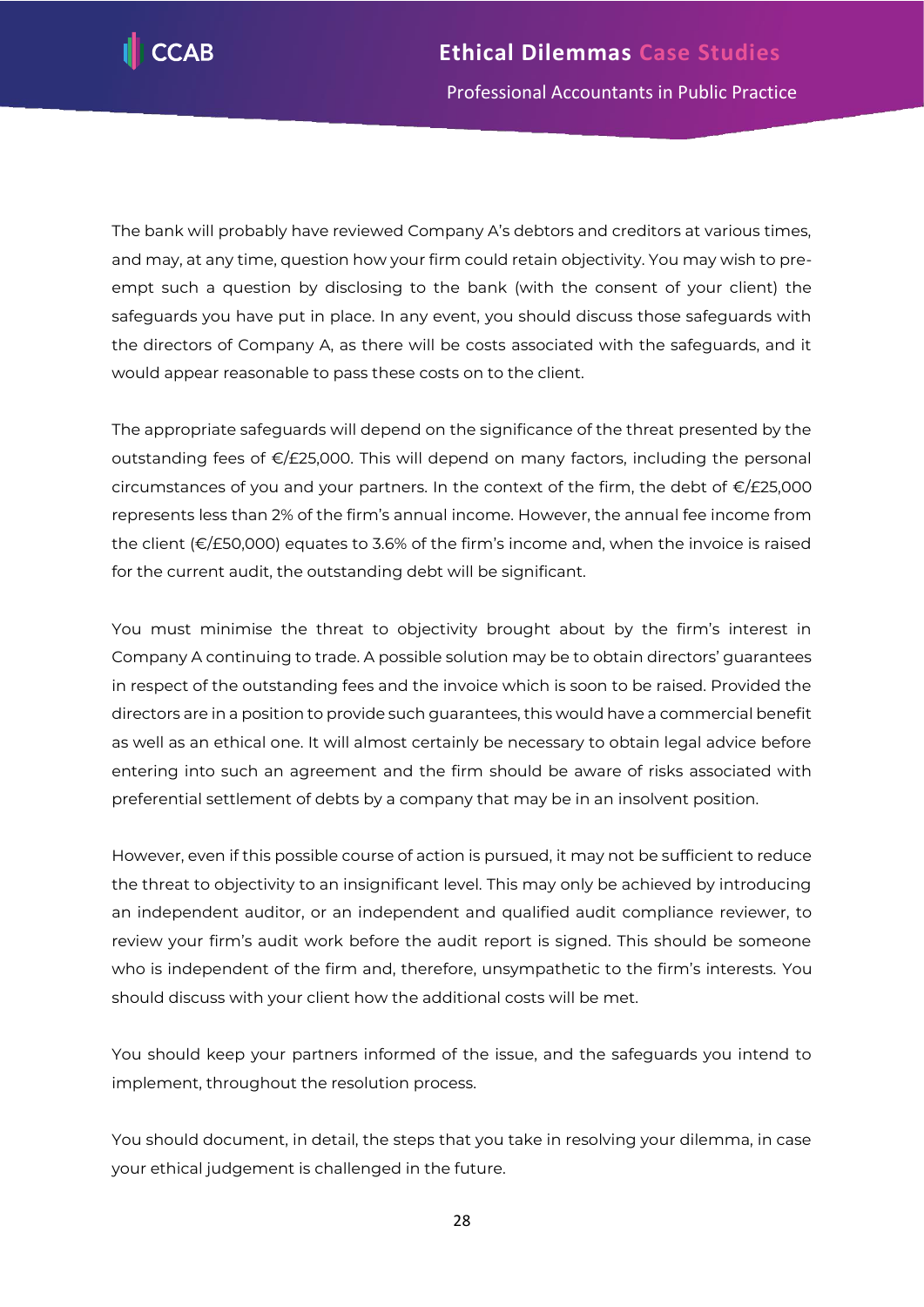

# <span id="page-29-0"></span>**Case Study 7 - Non-compliance with laws and regulations (NOCLAR)**

# **Outline of the case**

You are an audit partner of a firm auditing a group subsidiary. During the audit you have identified that the subsidiary company won two substantial overseas contracts. During fieldwork your audit team has been unable to identify a clear timeline relating to the offering and bidding process in relation to those contracts. At the same time, it is discovered that large unidentified payments were made during this time which are later traced to individuals linked to overseas government departments. Payables testing procedures have revealed purchase orders were raised at the instruction of the finance director which cannot be cross-referenced to an approved supplier list, but which were included within the payable ledger.

The subsidiary company has also paid significant penalties for the breach of environmental laws and regulations due to exceeding levels of carbon emissions and breaching industrial waste disposal regulations. The directors failed to take appropriate steps to stop this happening repeatedly during the audited period. To hide this fact from the auditors, the finance director asked the staff of the subsidiary company to post the penalty charges to the cost of sales.

You have been auditing the group companies for the last three years and have never come across this behaviour in the past.

# **Questions**

As a professional accountant in public practice:

- (a) Which fundamental principles feature more prominently for safeguarding?
- (b) What would be your key considerations in your approach to resolving the dilemma presented?
- (c) What course of action would you take to resolve the dilemma?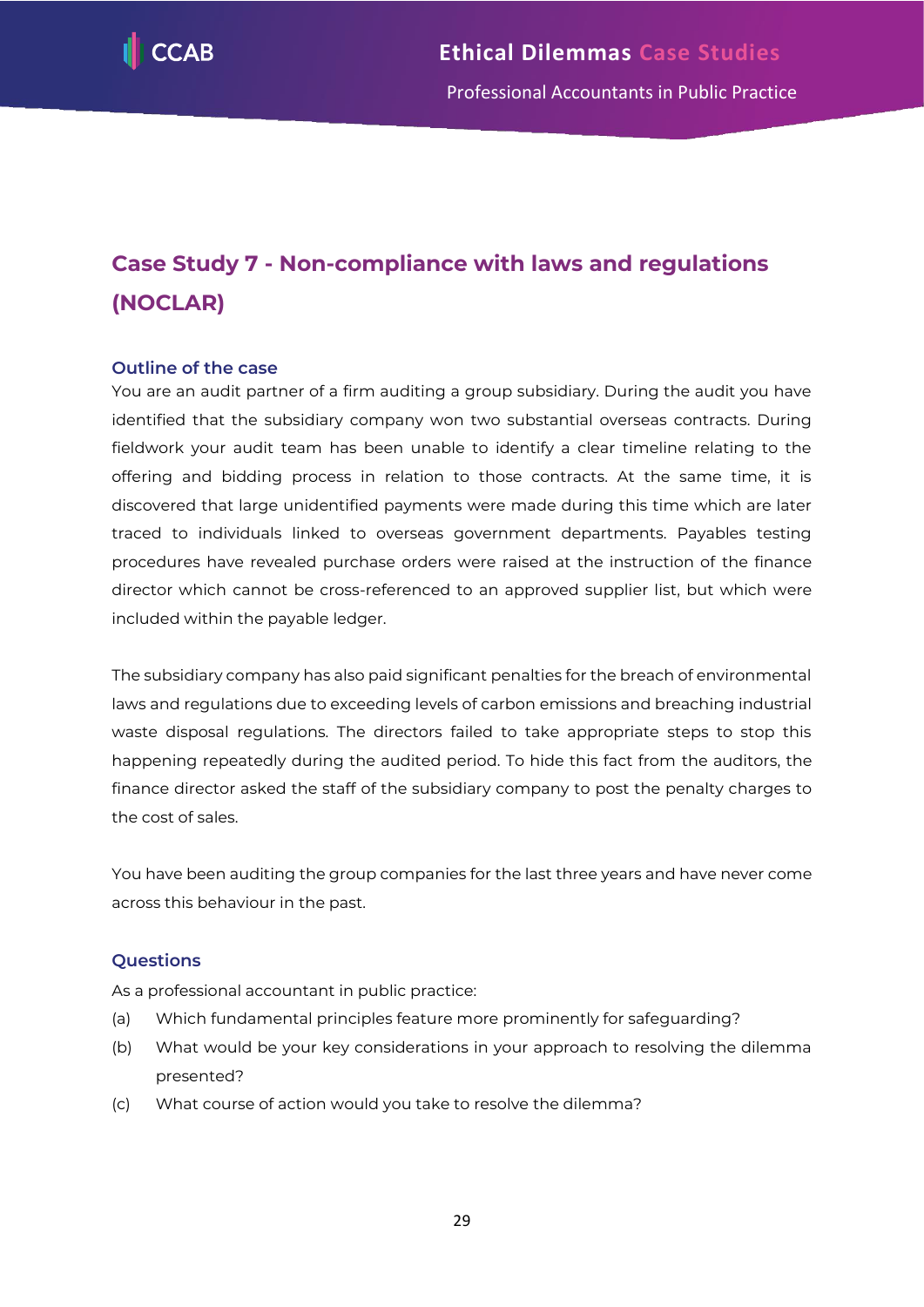

# **(a) Key fundamental principles**

**Integrity:** Have you considered raising the issue of non-compliance with laws and regulations in the context of an auditor's integrity? What is the risk if you turn a blind eye due to the client's possible unethical behaviour? Consider the threats of self-interest and familiarity against the principles of integrity and professional behaviour linked with noncompliance with laws and regulations (NOCLAR).

**Objectivity:** In view of the trust that has developed between you and your client, and the threat brought about by the familiarity with the directors and staff of the company, how will you maintain your objectivity when deciding on a course of action?

**Confidentiality:** Is there any basis where client confidentiality is superseded by legal requirements to make disclosures to appropriate authorities?

**Professional behaviour:** How should you proceed in order to comply with relevant laws and regulations, so as not to assist others to act illegally or unethically and discredit yourself, your firm or the profession?

# **(b) Considerations**

# *Identify relevant facts:*

You have become aware of, or suspect, that your client is not compliant with relevant laws or regulations.

Consider relevant auditing, accounting and conduct standards, laws and regulations (including taxation requirements), as well as ethical standards, including those of your professional body. Ensure are you aware of the legal and regulatory provisions within the jurisdiction and whether there are any requirements to report the matter to the authorities. Ensure you consider wide-ranging consequences of NOCLAR for all stakeholders, as well as your firm and the client, for example fines, criminal charges, and reputational damage.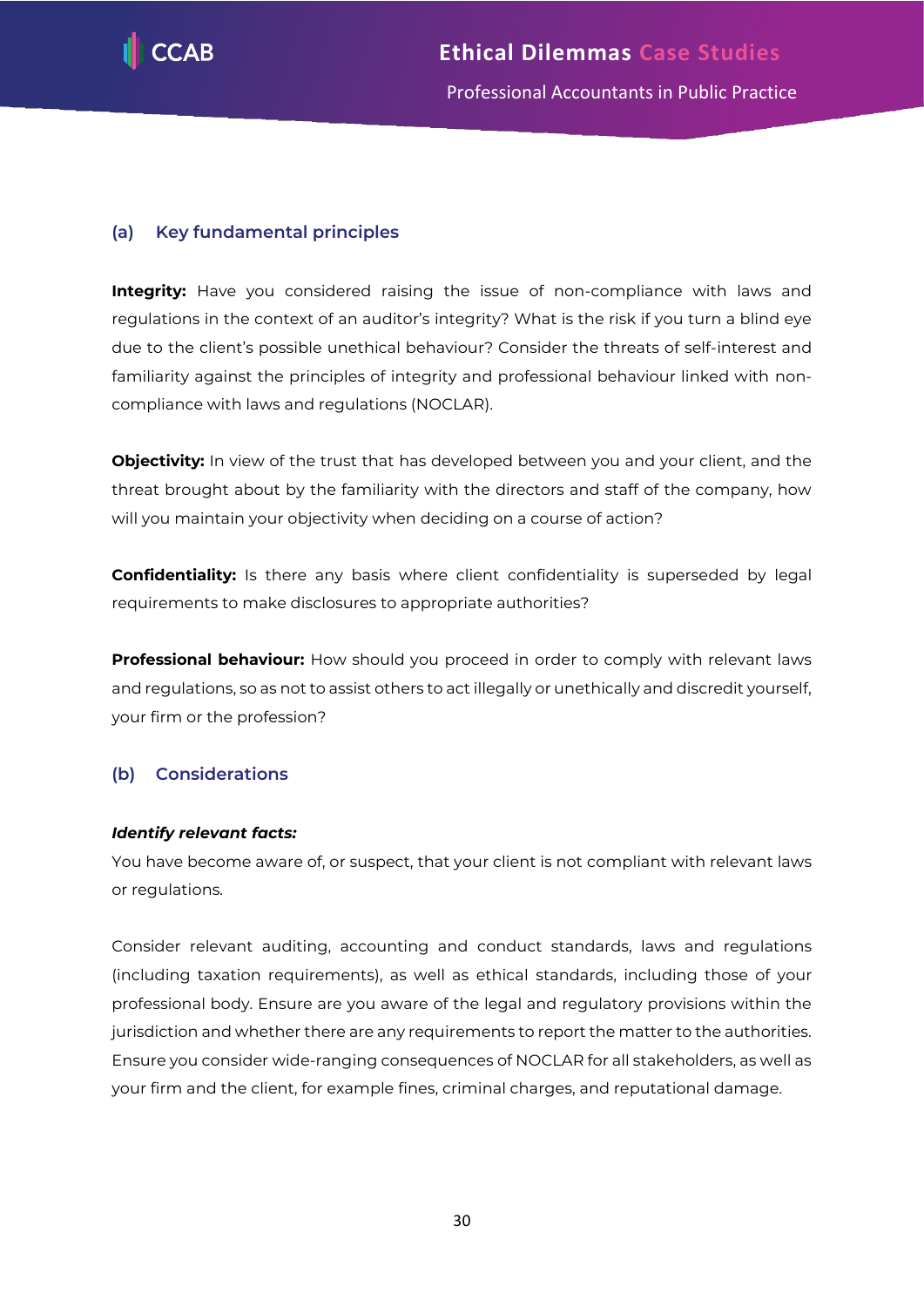

Consider, document and corroborate the firm's policies, procedures and guidelines on noncompliance with laws and regulations. What channels of communication exist between staff, the management and those charged with governance?

Note: This case study only considers your obligations under the Code of Ethics in relation to NOCLAR, and there may be other responsibilities under the International Standards on Auditing (ISAs) and ethical standards for auditors.

# *Identify affected parties:*

Key affected parties are you, your firm, the client, those charged with governance and the internal audit department. Other possible affected parties are the company's investors, creditors and employees as well as regulatory authorities and the general public.

It will be useful to establish the organisational structure and reporting lines within the client company and group, including the pathway for escalating an issue of concern in relation to a certain level of management or oversight, e.g., through speaking-up/whistleblowing.

# *Who should be involved in the resolution:*

You should consider involving other members of the firm, the management of the client company, those charged with governance (via the company secretary) and the internal audit department.

As well as involving management, you may be required to involve parties external to the company at a relevant time. If you wish to discuss possible solutions with a third party, you must adhere to the principle of confidentiality, except in cases where this is overridden by the requirements of a legal process or the public interest. You should also consider taking independent legal or expert advice.

# **(c) Possible course of action**

Once you become aware of actual or suspected NOCLAR, you must establish whether any legal or regulatory reporting obligations are triggered, such as making a Suspicious Activity Report in Ireland or the UK, or any reporting in the jurisdiction where NOCLAR activity took place if applicable. You should ensure the process you follow before and after a report is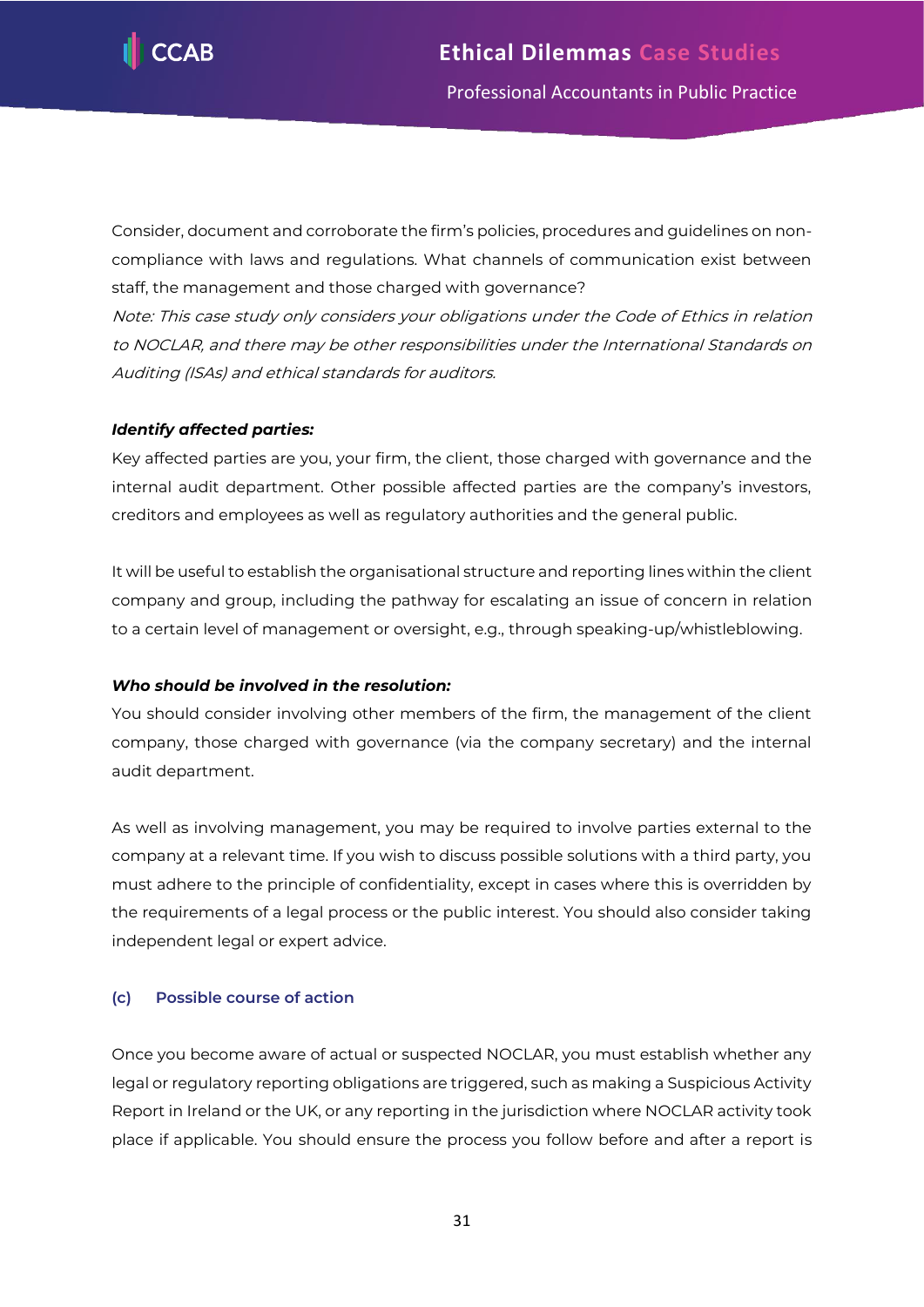

Professional Accountants in Public Practice

made does not prejudice a possible investigation by the authorities, including taking care to avoid the risk of tipping-off.

Broadly, you would be expected to:

Obtain an understanding of the matter, including considering whether all the relevant facts, laws and regulations have been established.

Consider whether internal processes within the firm may support you in addressing your concerns.

Discuss the matter with an appropriate level of company management and those charged with governance ensuring those likely to be involved are not tipped off. If all senior or executive management is implicated in NOCLAR, the matter should be escalated to be dealt with by the directors, or the audit committee, of the parent company.

Review management's response to NOCLAR and consider whether action taken was timely, appropriate and effective in rectifying, mitigating, or deterring the non-compliance, and in disclosing the NOCLAR to an appropriate authority.

If, in your professional judgement, the client's response is considered inappropriate, consider whether any further action is needed in the public interest. Disclosure to a relevant public or regulatory authority may be appropriate even if there is no legal obligation to do so, for example reporting environmental law breaches to the environmental protection agency where the breach could result in harm caused to investors, creditors and the general public. The disclosure of verified NOCLAR to a public authority in exceptional circumstances may not be considered a breach of your duty of confidentiality although taking legal advice prior to making any disclosure is advised.

Consider your reporting responsibilities to the group engagement partner, to understand any impact of NOCLAR on the future of the group as a going concern.

Consider whether, due to unsatisfactory steps taken by management or other factors, a resignation from the engagement is appropriate to dissociate the firm and audit team from a company involved in NOCLAR. If the firm resigns, you should inform the successor accountant of this although taking care not to inform the proposed accountant if you have made a suspicious activity report under anti-money laundering regulations, or if you have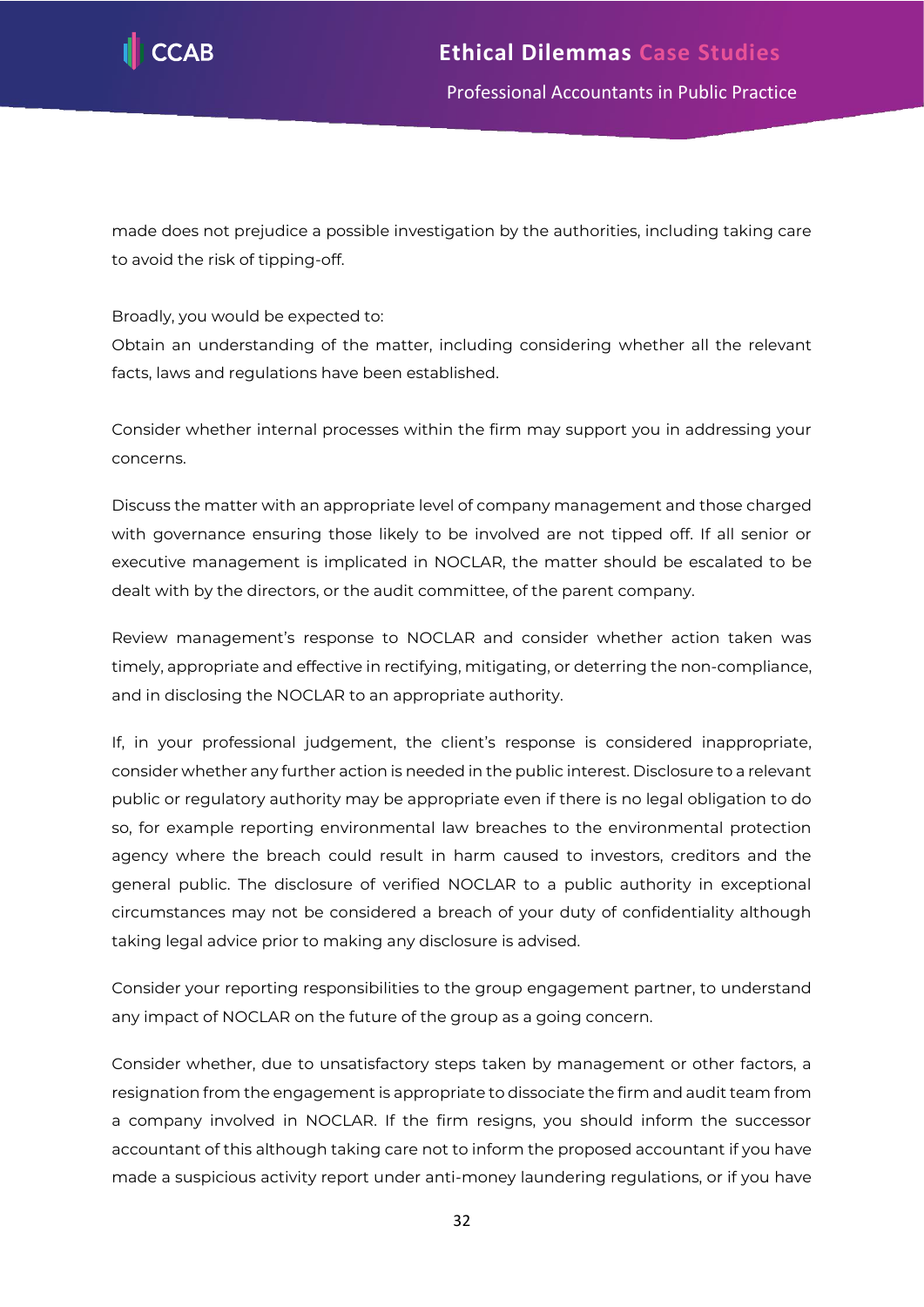

Professional Accountants in Public Practice

a suspicion of any money laundering activity, as you are at risk of 'tipping off'. Resignation alone does not help to resolve the situation and is not a substitute for taking required actions.

Document in detail steps taken to address the discovery of NOCLAR.